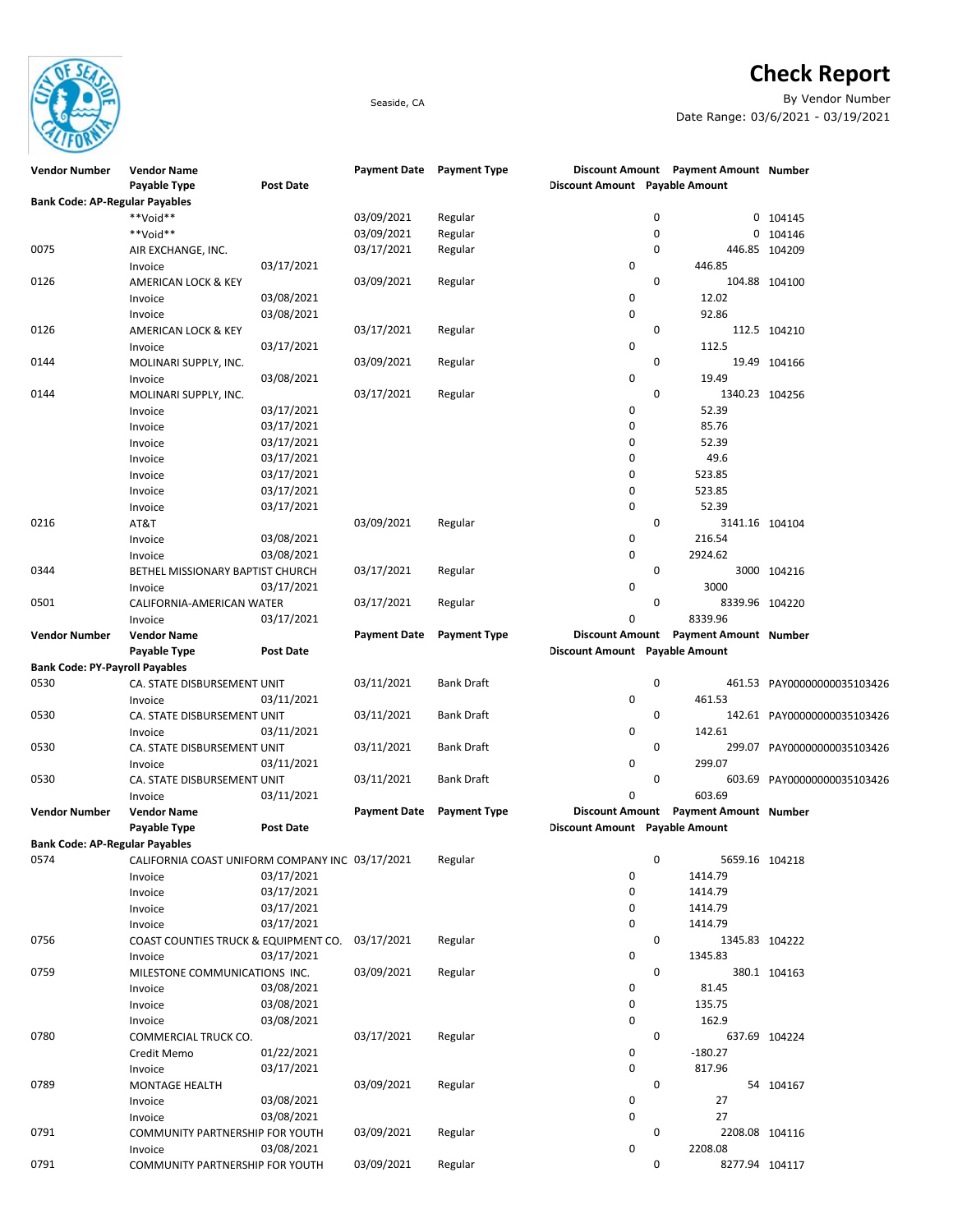|                      | Invoice                                     | 03/08/2021               |                     |                     | 0                              |             | 8277.94                               |               |
|----------------------|---------------------------------------------|--------------------------|---------------------|---------------------|--------------------------------|-------------|---------------------------------------|---------------|
| 0855                 | <b>COUNTY OF MONTEREY</b>                   |                          | 03/09/2021          | Regular             |                                | 0           | 232043.54 104121                      |               |
|                      | Invoice                                     | 03/08/2021               |                     |                     | 0                              |             | 232043.54                             |               |
| 0898                 | DTJ CORP.                                   |                          | 03/17/2021          | Regular             |                                | 0           |                                       | 90.5 104230   |
|                      | Invoice                                     | 03/17/2021               |                     |                     | 0                              |             | 53.5                                  |               |
|                      | Invoice                                     | 03/17/2021               |                     |                     | 0                              |             | 27                                    |               |
|                      | Invoice                                     | 03/17/2021               |                     |                     | 0                              |             | 5                                     |               |
|                      | Invoice                                     | 03/17/2021               |                     |                     | 0                              |             | 5                                     |               |
| 0922                 | AUGARTEN LTD.                               | 03/17/2021               | 03/17/2021          | Regular             | 0                              | 0           | 166.43                                | 247.38 104214 |
|                      | Invoice<br>Invoice                          | 03/17/2021               |                     |                     | 0                              |             | 80.95                                 |               |
| 0988                 | <b>DEL REY CAR WASH</b>                     |                          | 03/17/2021          | Regular             |                                | 0           |                                       | 21 104228     |
|                      | Invoice                                     | 03/17/2021               |                     |                     | 0                              |             | 21                                    |               |
| 1048                 | DOCTORS ON DUTY MEDICAL GROUP               |                          | 03/09/2021          | Regular             |                                | $\mathbf 0$ |                                       | 70 104125     |
|                      | Invoice                                     | 03/08/2021               |                     |                     | 0                              |             | 35                                    |               |
|                      | Invoice                                     | 03/08/2021               |                     |                     | 0                              |             | 35                                    |               |
| 1090                 | PARTSMASTER                                 |                          | 03/17/2021          | Regular             |                                | 0           |                                       | 73.64 104267  |
|                      | Invoice                                     | 03/17/2021               |                     |                     | 0                              |             | 73.64                                 |               |
| 1152                 | THE ABY MANUFACTURING GROUP INC.            |                          | 03/09/2021          | Regular             |                                | 0           |                                       | 204.23 104197 |
|                      | Invoice<br>Invoice                          | 03/08/2021<br>03/08/2021 |                     |                     | 0<br>0                         |             | 76.58<br>127.65                       |               |
| 1176                 | EWING IRRIGATION PRODUCTS INC.              |                          | 03/09/2021          | Regular             |                                | 0           |                                       | 41.95 104131  |
|                      | Invoice                                     | 03/08/2021               |                     |                     | 0                              |             | 41.95                                 |               |
| 1176                 | EWING IRRIGATION PRODUCTS INC.              |                          | 03/17/2021          | Regular             |                                | 0           |                                       | 41.95 104233  |
|                      | Invoice                                     | 03/17/2021               |                     |                     | $\mathbf 0$                    |             | 41.95                                 |               |
| 1188                 | FERGUSON US HOLDINGS, INC.                  |                          | 03/09/2021          | Regular             |                                | 0           |                                       | 25.67 104134  |
|                      | Invoice                                     | 03/08/2021               |                     |                     | 0                              |             | 25.67                                 |               |
| <b>Vendor Number</b> | <b>Vendor Name</b>                          |                          | <b>Payment Date</b> | <b>Payment Type</b> |                                |             | Discount Amount Payment Amount Number |               |
|                      | Payable Type                                | <b>Post Date</b>         |                     |                     | Discount Amount Payable Amount |             |                                       |               |
| 1352                 | GIRLS INC. OF THE CENTRAL COAST             |                          | 03/09/2021          | Regular             | 0                              | 0           | 2135.02 104137<br>2135.02             |               |
| 1388                 | Invoice                                     | 03/08/2021               | 03/09/2021          | Regular             |                                | 0           | 1062.76 104206                        |               |
|                      | W.W.GRAINGER, INC.<br>Invoice               | 03/08/2021               |                     |                     | 0                              |             | 416.5                                 |               |
|                      | Invoice                                     | 03/08/2021               |                     |                     | 0                              |             | 248.26                                |               |
|                      | Invoice                                     | 03/08/2021               |                     |                     | 0                              |             | 305.25                                |               |
|                      | Invoice                                     | 03/08/2021               |                     |                     | 0                              |             | 2.38                                  |               |
|                      | Invoice                                     | 03/08/2021               |                     |                     | 0                              |             | 90.37                                 |               |
| 1392                 | <b>GRANITE ROCK COMPANY</b>                 |                          | 03/09/2021          | Regular             |                                | 0           | 2318.78 104138                        |               |
|                      | Invoice                                     | 03/08/2021               |                     |                     | 0                              |             | 414.55                                |               |
|                      | Invoice                                     | 03/08/2021               |                     |                     | 0                              |             | 133.72                                |               |
|                      | Invoice                                     | 03/08/2021<br>03/08/2021 |                     |                     | 0<br>0                         |             | 223.53<br>1546.98                     |               |
| 1392                 | Invoice<br><b>GRANITE ROCK COMPANY</b>      |                          | 03/17/2021          | Regular             |                                | 0           |                                       | 417.81 104238 |
|                      | Credit Memo                                 | 03/17/2021               |                     |                     | 0                              |             | $-19.12$                              |               |
|                      | Invoice                                     | 03/17/2021               |                     |                     | 0                              |             | 228.22                                |               |
|                      | Invoice                                     | 03/17/2021               |                     |                     | 0                              |             | 208.71                                |               |
| 1402                 | <b>GREATER VICTORY TEMPLE</b>               |                          | 03/09/2021          | Regular             |                                | 0           | 1033.75 104139                        |               |
|                      | Invoice                                     | 03/08/2021               |                     |                     | 0                              |             | 1033.75                               |               |
| 1494                 | HD SUPPLY FACILITIES MAINTENANCE            |                          | 03/09/2021          | Regular             |                                | 0           |                                       | 589.44 104141 |
|                      | Invoice                                     | 03/08/2021               |                     |                     | 0                              |             | 393.35                                |               |
|                      | Invoice                                     | 03/08/2021               |                     |                     | 0                              | $\mathbf 0$ | 196.09                                |               |
| 1494                 | HD SUPPLY FACILITIES MAINTENANCE<br>Invoice | 03/17/2021               | 03/17/2021          | Regular             | 0                              |             | 269.85                                | 269.85 104240 |
| <b>Vendor Number</b> | <b>Vendor Name</b>                          |                          | <b>Payment Date</b> | <b>Payment Type</b> |                                |             | Discount Amount Payment Amount Number |               |
|                      | Payable Type                                | <b>Post Date</b>         |                     |                     | Discount Amount Payable Amount |             |                                       |               |
| 1561                 | HOME DEPOT CREDIT SERVICES                  |                          | 03/09/2021          | Regular             |                                | 0           |                                       | 2093.4 104144 |
|                      | Invoice                                     | 03/08/2021               |                     |                     | 0                              |             | 3.99                                  |               |
|                      | Invoice                                     | 03/08/2021               |                     |                     | 0                              |             | 27.29                                 |               |
|                      | Invoice                                     | 03/08/2021               |                     |                     | 0                              |             | 38.76                                 |               |
|                      | Invoice                                     | 03/08/2021               |                     |                     | 0                              |             | 27.29                                 |               |
|                      | Invoice                                     | 03/08/2021               |                     |                     | 0                              |             | 40.38                                 |               |
|                      | Invoice                                     | 03/08/2021               |                     |                     | 0                              |             | 87.27                                 |               |
|                      | Invoice                                     | 03/08/2021               |                     |                     | 0<br>0                         |             | 28.27                                 |               |
|                      | Invoice<br>Invoice                          | 03/08/2021<br>03/08/2021 |                     |                     | 0                              |             | 32.24<br>58.97                        |               |
|                      | Invoice                                     | 03/08/2021               |                     |                     | 0                              |             | 44.2                                  |               |
|                      | Invoice                                     | 03/08/2021               |                     |                     | 0                              |             | 435.91                                |               |
|                      | Invoice                                     | 03/08/2021               |                     |                     | 0                              |             | 46.03                                 |               |
|                      | Invoice                                     | 03/08/2021               |                     |                     | 0                              |             | 26.15                                 |               |
|                      |                                             |                          |                     |                     |                                |             |                                       |               |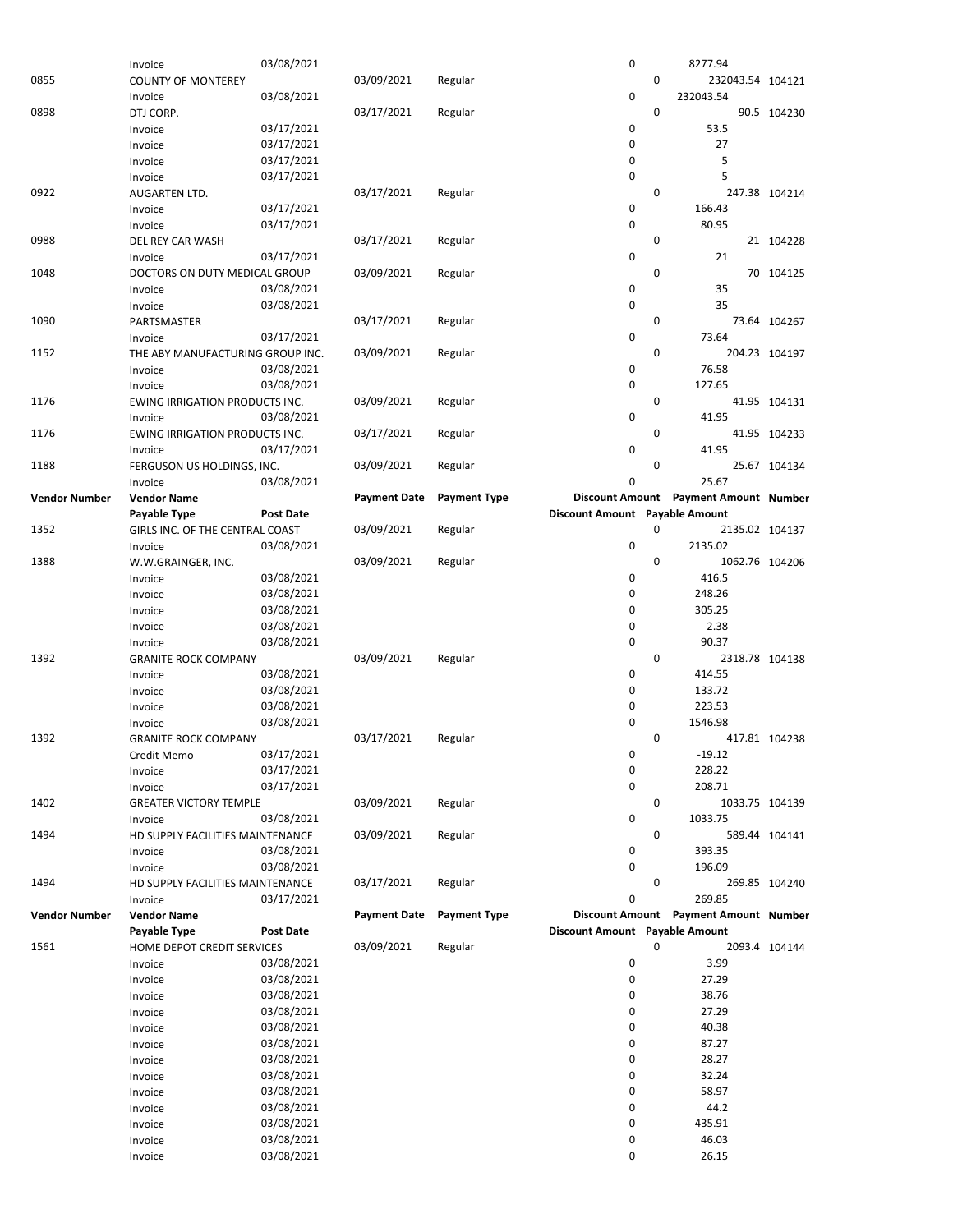|               | Invoice                                                      | 03/08/2021       |                     |                     | $\pmb{0}$                      |   | 67.99                                 |                |
|---------------|--------------------------------------------------------------|------------------|---------------------|---------------------|--------------------------------|---|---------------------------------------|----------------|
|               | Invoice                                                      | 03/08/2021       |                     |                     | 0                              |   | 3.47                                  |                |
|               | Invoice                                                      | 03/08/2021       |                     |                     | 0                              |   | 11.19                                 |                |
|               | Invoice                                                      | 03/08/2021       |                     |                     | 0                              |   | 117.95                                |                |
|               |                                                              |                  |                     |                     |                                |   |                                       |                |
|               | Invoice                                                      | 03/08/2021       |                     |                     | $\pmb{0}$                      |   | 117.95                                |                |
|               | Invoice                                                      | 03/08/2021       |                     |                     | 0                              |   | 9.81                                  |                |
|               | Invoice                                                      | 03/08/2021       |                     |                     | 0                              |   | 62.32                                 |                |
|               | Invoice                                                      | 03/08/2021       |                     |                     | 0                              |   | 24.55                                 |                |
|               |                                                              | 03/08/2021       |                     |                     | 0                              |   | 35.83                                 |                |
|               | Invoice                                                      |                  |                     |                     |                                |   |                                       |                |
|               | Invoice                                                      | 03/08/2021       |                     |                     | 0                              |   | 156.01                                |                |
|               | Invoice                                                      | 03/08/2021       |                     |                     | 0                              |   | 7.44                                  |                |
|               | Invoice                                                      | 03/08/2021       |                     |                     | 0                              |   | 76.97                                 |                |
|               | Invoice                                                      | 03/08/2021       |                     |                     | 0                              |   | 48.19                                 |                |
|               |                                                              |                  |                     |                     |                                |   |                                       |                |
|               | Invoice                                                      | 03/08/2021       |                     |                     | $\mathbf 0$                    |   | 41.47                                 |                |
|               | Invoice                                                      | 03/08/2021       |                     |                     | 0                              |   | 13.77                                 |                |
|               | Invoice                                                      | 03/08/2021       |                     |                     | 0                              |   | 196.92                                |                |
|               | Invoice                                                      | 03/08/2021       |                     |                     | 0                              |   | 32.67                                 |                |
|               |                                                              |                  |                     |                     |                                |   |                                       |                |
|               | Invoice                                                      | 03/08/2021       |                     |                     | 0                              |   | 30.43                                 |                |
|               | Invoice                                                      | 03/08/2021       |                     |                     | 0                              |   | 13.04                                 |                |
|               | Credit Memo                                                  | 01/14/2021       |                     |                     | 0                              |   | $-75.38$                              |                |
|               | Invoice                                                      | 03/08/2021       |                     |                     | $\mathbf 0$                    |   | 75.38                                 |                |
|               |                                                              |                  |                     |                     |                                |   |                                       |                |
|               | Invoice                                                      | 03/08/2021       |                     |                     | 0                              |   | 13.09                                 |                |
|               | Invoice                                                      | 03/08/2021       |                     |                     | 0                              |   | 92.82                                 |                |
|               | Invoice                                                      | 03/08/2021       |                     |                     | $\mathbf 0$                    |   | 22.77                                 |                |
| 1569          | <b>HOPE SERVICES</b>                                         |                  | 03/17/2021          | Regular             |                                | 0 | 3533.79 104243                        |                |
|               |                                                              | 03/17/2021       |                     |                     | $\mathbf 0$                    |   | 3533.79                               |                |
|               | Invoice                                                      |                  |                     |                     |                                |   |                                       |                |
| 1743          | ORION DISTRIBUTING INC.                                      |                  | 03/17/2021          | Regular             |                                | 0 |                                       | 361.41 104265  |
|               | Invoice                                                      | 03/17/2021       |                     |                     | $\mathbf 0$                    |   | 361.41                                |                |
| 1943          | LEGAL SERVICES FOR SENIORS                                   |                  | 03/09/2021          | Regular             |                                | 0 | 5243.01 104155                        |                |
|               | Invoice                                                      | 03/08/2021       |                     |                     | 0                              |   | 2621.5                                |                |
|               |                                                              |                  |                     |                     |                                |   |                                       |                |
|               | Invoice                                                      | 03/08/2021       |                     |                     | $\mathbf 0$                    |   | 2621.51                               |                |
| 1971          | LIEBERT CASSIDY WHITMORE                                     |                  | 03/09/2021          | Regular             |                                | 0 |                                       | 1254 104157    |
|               | Invoice                                                      | 03/08/2021       |                     |                     | 0                              |   | 418                                   |                |
|               | Invoice                                                      | 03/08/2021       |                     |                     | $\mathbf 0$                    |   | 836                                   |                |
|               |                                                              |                  |                     |                     |                                |   |                                       |                |
| 2045          | M & S BUILDING SUPPLY, INC                                   |                  | 03/17/2021          | Regular             |                                | 0 | 2417.64 104250                        |                |
|               | Invoice                                                      | 03/17/2021       |                     |                     | 0                              |   | 147.45                                |                |
|               | Invoice                                                      | 03/17/2021       |                     |                     | 0                              |   | 237.54                                |                |
|               | Invoice                                                      | 03/17/2021       |                     |                     | 0                              |   | 32.06                                 |                |
|               |                                                              |                  |                     |                     | $\mathbf 0$                    |   |                                       |                |
|               | Invoice                                                      | 03/17/2021       |                     |                     |                                |   | 638.21                                |                |
|               | Invoice                                                      | 03/17/2021       |                     |                     | 0                              |   | 1298.43                               |                |
|               | Invoice                                                      | 03/17/2021       |                     |                     | $\mathbf 0$                    |   | 63.95                                 |                |
| Vendor Number | <b>Vendor Name</b>                                           |                  | <b>Payment Date</b> | <b>Payment Type</b> |                                |   | Discount Amount Payment Amount Number |                |
|               | Payable Type                                                 | <b>Post Date</b> |                     |                     | Discount Amount Payable Amount |   |                                       |                |
|               |                                                              |                  |                     |                     |                                |   |                                       |                |
| 2129          | MONTEREY COUNTY PEACE                                        |                  | 03/17/2021          | Regular             |                                | υ |                                       | 450 104261     |
|               | Invoice                                                      | 03/17/2021       |                     |                     | 0                              |   | 450                                   |                |
| 2132          | MEALS ON WHEELS OF THE                                       |                  | 03/09/2021          | Regular             |                                | 0 |                                       | 2038.08 104161 |
|               | Invoice                                                      | 03/08/2021       |                     |                     | 0                              |   | 2038.08                               |                |
|               |                                                              |                  |                     |                     |                                |   |                                       |                |
| 2184          | <b>MISSION LINEN SUPPLY</b>                                  |                  | 03/09/2021          | Regular             |                                | 0 |                                       | 93.26 104164   |
|               | Invoice                                                      | 03/08/2021       |                     |                     | 0                              |   | 93.26                                 |                |
| 2184          | MISSION LINEN SUPPLY                                         |                  | 03/17/2021          | Regular             |                                | 0 |                                       | 175.27 104254  |
|               | Invoice                                                      | 03/17/2021       |                     |                     | 0                              |   | 86.76                                 |                |
|               |                                                              |                  |                     |                     | $\mathbf 0$                    |   | 88.51                                 |                |
|               | Invoice                                                      | 03/17/2021       |                     |                     |                                |   |                                       |                |
| 2186          | MISSION UNIFORM SERVICE                                      |                  | 03/09/2021          | Regular             |                                | 0 | 1423.14 104165                        |                |
|               | Invoice                                                      | 03/08/2021       |                     |                     | 0                              |   | 38.56                                 |                |
|               | Invoice                                                      | 03/08/2021       |                     |                     | 0                              |   | 430.36                                |                |
|               |                                                              | 03/08/2021       |                     |                     | 0                              |   | 104.59                                |                |
|               | Invoice                                                      |                  |                     |                     |                                |   |                                       |                |
|               | Invoice                                                      | 03/08/2021       |                     |                     | 0                              |   | 115.34                                |                |
|               | Invoice                                                      | 03/08/2021       |                     |                     | 0                              |   | 20                                    |                |
|               | Invoice                                                      | 03/08/2021       |                     |                     | 0                              |   | 430.36                                |                |
|               | Invoice                                                      | 03/08/2021       |                     |                     | 0                              |   | 104.59                                |                |
|               |                                                              |                  |                     |                     |                                |   |                                       |                |
|               | Invoice                                                      | 03/08/2021       |                     |                     | 0                              |   | 64                                    |                |
|               | Invoice                                                      | 03/08/2021       |                     |                     | $\mathbf 0$                    |   | 115.34                                |                |
| 2186          | MISSION UNIFORM SERVICE                                      |                  | 03/17/2021          | Regular             |                                | 0 |                                       | 749.41 104255  |
|               |                                                              |                  |                     |                     | 0                              |   | 430.36                                |                |
|               |                                                              |                  |                     |                     |                                |   |                                       |                |
|               | Invoice                                                      | 03/17/2021       |                     |                     |                                |   |                                       |                |
|               | Invoice                                                      | 03/17/2021       |                     |                     | $\mathbf 0$                    |   | 104.59                                |                |
|               | Invoice                                                      | 03/17/2021       |                     |                     | 0                              |   | 38.56                                 |                |
|               | Invoice                                                      | 03/17/2021       |                     |                     | $\mathbf 0$                    |   | 115.34                                |                |
|               |                                                              |                  |                     |                     |                                |   |                                       |                |
| 2205          | Invoice<br>MONTEREY CO. CONVENTION & VISITOR'S BL 03/17/2021 | 03/17/2021       |                     | Regular             | 0                              | 0 | 60.56<br>9743.58 104259               |                |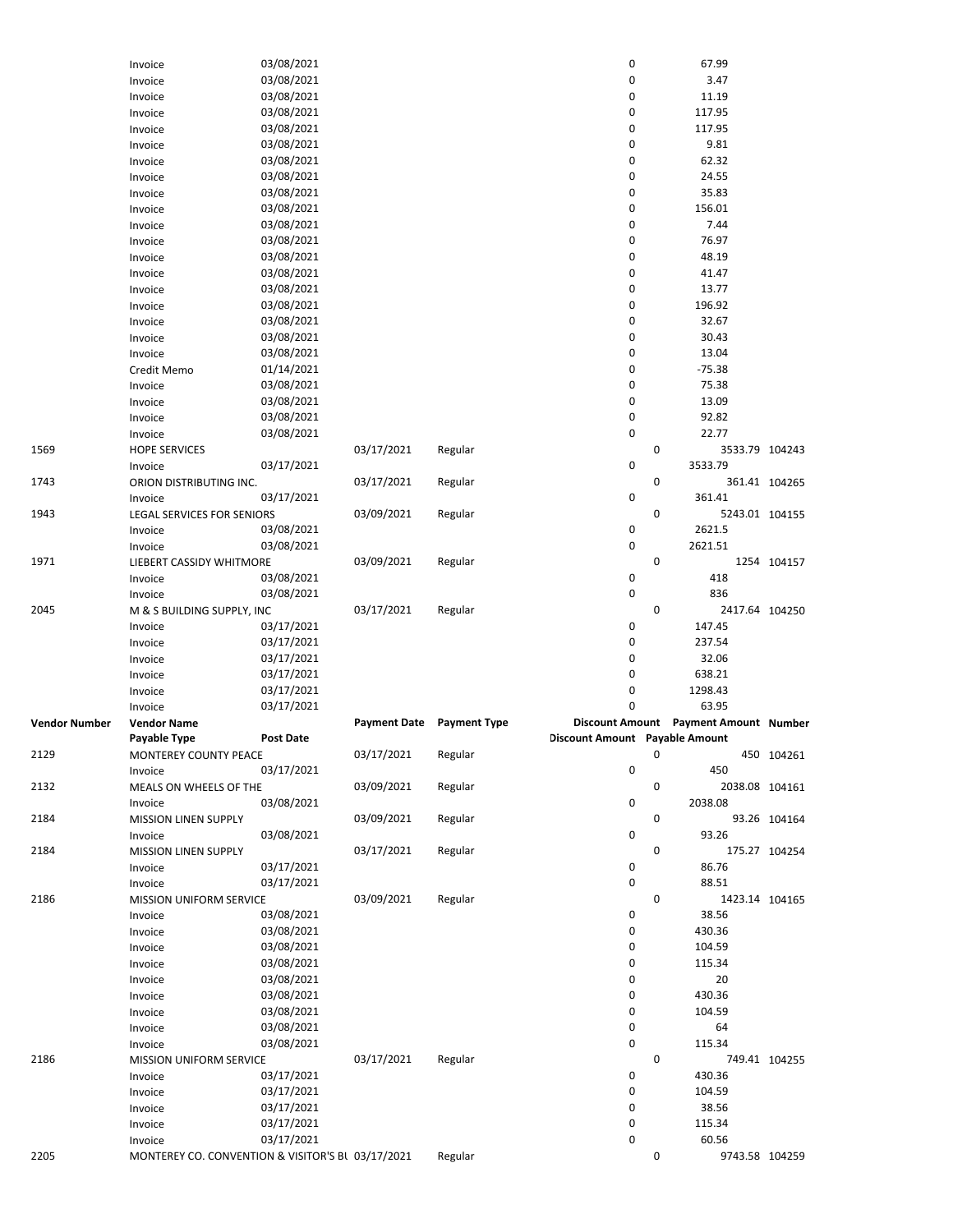|                                       | PUBLIC EMPLOYEES' RETIREMENT SYSTEM<br>Invoice    | 02/25/2021       |                     |                     | 0                              |   | 123230.35                             | 123230.35 1001795615 |
|---------------------------------------|---------------------------------------------------|------------------|---------------------|---------------------|--------------------------------|---|---------------------------------------|----------------------|
| 2877                                  | Debit Memo                                        | 02/25/2021       | 03/19/2021          | <b>Bank Draft</b>   |                                | 0 |                                       |                      |
|                                       | PUBLIC EMPLOYEES' RETIREMENT SYSTEM               |                  |                     |                     | 0                              |   | 0.08                                  | 0.08 1001795615      |
| 2877                                  |                                                   |                  | 03/19/2021          | <b>Bank Draft</b>   |                                | 0 |                                       |                      |
| <b>Bank Code: PY-Payroll Payables</b> |                                                   |                  |                     |                     |                                |   |                                       |                      |
|                                       | Payable Type                                      | <b>Post Date</b> |                     |                     | Discount Amount Payable Amount |   |                                       |                      |
| <b>Vendor Number</b>                  | <b>Vendor Name</b>                                |                  | <b>Payment Date</b> | <b>Payment Type</b> |                                |   | Discount Amount Payment Amount Number |                      |
|                                       | Invoice                                           | 03/17/2021       |                     |                     | 0                              |   | 12.01                                 |                      |
|                                       | Invoice                                           | 03/17/2021       |                     |                     | 0                              |   | 536.92                                |                      |
|                                       | Invoice                                           | 03/17/2021       |                     |                     | 0                              |   | 9.7                                   |                      |
|                                       | Invoice                                           | 03/17/2021       |                     |                     | 0                              |   | 98.33                                 |                      |
| 2849                                  | PREMIUM AUTO PARTS                                |                  | 03/17/2021          | Regular             |                                | 0 |                                       | 656.96 104271        |
|                                       | Invoice                                           | 03/08/2021       |                     |                     | 0                              |   | 262.47                                |                      |
|                                       | Invoice                                           | 03/08/2021       |                     |                     | 0                              |   | 162.73                                |                      |
|                                       | Invoice                                           | 03/08/2021       |                     |                     | 0                              |   | 5.82                                  |                      |
|                                       | Invoice                                           | 03/08/2021       |                     |                     | 0                              |   | 33.05                                 |                      |
|                                       | Invoice                                           | 03/08/2021       |                     |                     | 0                              |   | 61.22                                 |                      |
|                                       | Invoice                                           | 03/08/2021       |                     |                     | 0                              |   | 7.24                                  |                      |
|                                       | Invoice                                           | 03/08/2021       |                     |                     | 0                              |   | 34.4                                  |                      |
| 2849                                  | PREMIUM AUTO PARTS                                |                  | 03/09/2021          | Regular             |                                | 0 |                                       | 566.93 104181        |
|                                       | Invoice                                           | 03/17/2021       |                     |                     | 0                              |   | 15                                    |                      |
|                                       | Invoice                                           | 03/17/2021       |                     |                     | 0                              |   | 15                                    |                      |
| 2816                                  | PLUG & PAY TECHNOLOGIES, INC.                     |                  | 03/17/2021          | Regular             |                                | 0 |                                       | 30 104270            |
|                                       | Invoice                                           | 03/17/2021       |                     |                     | 0                              |   | 40.44                                 |                      |
|                                       | Invoice                                           | 03/17/2021       |                     |                     | 0                              |   | 25.8                                  |                      |
| 2752                                  | PENINSULA WELDING & MEDICAL SUPPLY, IN 03/17/2021 |                  |                     | Regular             |                                | 0 |                                       | 66.24 104268         |
|                                       | Invoice                                           | 03/08/2021       |                     |                     | 0                              |   | 87.09                                 |                      |
| 2752                                  | PENINSULA WELDING & MEDICAL SUPPLY, IN 03/09/2021 |                  |                     | Regular             |                                | 0 |                                       | 87.09 104179         |
|                                       | Invoice                                           | 03/08/2021       |                     |                     | 0                              |   | 93.96                                 |                      |
| 2746                                  | PENINSULA POOL SERVICE & SUPPLY INC.              |                  | 03/09/2021          | Regular             |                                | 0 |                                       | 93.96 104178         |
|                                       | Invoice                                           | 03/17/2021       |                     |                     | 0                              |   | 817.5                                 |                      |
| 2720                                  | <b>OWEN EQUIPMENT COMPANY</b>                     |                  | 03/17/2021          | Regular             |                                | 0 |                                       | 817.5 104266         |
|                                       | Invoice                                           | 03/08/2021       |                     |                     | 0                              |   | 64.5                                  |                      |
| 2720                                  | <b>OWEN EQUIPMENT COMPANY</b>                     |                  | 03/09/2021          | Regular             |                                | 0 |                                       | 64.5 104175          |
|                                       | Invoice                                           | 03/17/2021       |                     |                     | 0                              |   | 218.85                                |                      |
| 2426                                  | MCDONALD REFRIGERATION INC                        |                  | 03/17/2021          | Regular             |                                | 0 |                                       | 218.85 104253        |
|                                       | Invoice                                           | 03/08/2021       |                     |                     | 0                              |   | 197                                   |                      |
| 2426                                  | MCDONALD REFRIGERATION INC                        |                  | 03/09/2021          | Regular             |                                | 0 |                                       | 197 104160           |
|                                       | Invoice                                           | 03/17/2021       |                     |                     | 0                              |   | 79.95                                 |                      |
|                                       | Invoice                                           | 03/17/2021       |                     |                     | 0                              |   | 1006.86                               |                      |
|                                       | Invoice                                           | 03/17/2021       |                     |                     | 0                              |   | 688.72                                |                      |
|                                       | Invoice                                           | 03/17/2021       |                     |                     |                                |   |                                       |                      |
|                                       | <b>HICKS &amp; HORNELL</b>                        |                  | 03/17/2021          | Regular             | 0                              |   | 3445.07 104241<br>1669.54             |                      |
| 2351                                  | Invoice                                           |                  |                     |                     |                                | 0 |                                       |                      |
|                                       |                                                   | 03/08/2021       |                     |                     | 0                              |   | 138.97                                |                      |
| 2351                                  | <b>HICKS &amp; HORNELL</b>                        |                  | 03/09/2021          | Regular             |                                | 0 |                                       | 138.97 104142        |
|                                       | Payable Type                                      | <b>Post Date</b> |                     |                     | Discount Amount Payable Amount |   |                                       |                      |
| <b>Vendor Number</b>                  | <b>Vendor Name</b>                                |                  | <b>Payment Date</b> | <b>Payment Type</b> |                                |   | Discount Amount Payment Amount Number |                      |
|                                       | Invoice                                           | 03/08/2021       |                     |                     | 0                              |   | 220.58                                |                      |
| 2347                                  | <b>MONTEREY SANITARY SUPPLY</b>                   |                  | 03/09/2021          | Regular             |                                | 0 |                                       | 220.58 104172        |
|                                       | Invoice                                           | 03/17/2021       |                     |                     | 0                              |   | 5276.21                               |                      |
| 2338                                  | MONTEREY PENINSULA WATER                          |                  | 03/17/2021          | Regular             |                                | 0 | 5276.21 104264                        |                      |
|                                       | Invoice                                           | 03/08/2021       |                     |                     | 0                              |   | 513.75                                |                      |
| 2328                                  | <b>WALLACE GROUP</b>                              |                  | 03/09/2021          | Regular             |                                | 0 |                                       | 513.75 104207        |
|                                       | Invoice                                           | 03/08/2021       |                     |                     | 0                              |   | 3240                                  |                      |
| 2252                                  | Invoice<br>MONTEREY COUNTY D.A.'s OFFICE          |                  | 03/09/2021          | Regular             |                                | 0 |                                       | 3240 104171          |
|                                       | Invoice                                           | 03/17/2021       |                     |                     | 0                              |   | 100                                   |                      |
|                                       | MONTEREY BAY PEST CONTROL                         | 03/17/2021       | 03/17/2021          | Regular             | 0                              |   | 62                                    | 162 104258           |
| 2238                                  |                                                   |                  |                     |                     |                                | 0 |                                       |                      |
|                                       | Invoice                                           | 03/08/2021       |                     |                     | 0                              |   | 65                                    |                      |
| 2238                                  | MONTEREY BAY PEST CONTROL                         |                  | 03/09/2021          | Regular             |                                | 0 |                                       | 65 104170            |
|                                       | Invoice                                           | 03/08/2021       |                     |                     | 0                              |   | 101.99                                |                      |
|                                       | Invoice                                           | 03/08/2021       |                     |                     | 0                              |   | 107.36                                |                      |
|                                       | Invoice                                           | 03/08/2021       |                     |                     | 0                              |   | 107.36                                |                      |
|                                       | Invoice                                           | 03/08/2021       |                     |                     | 0                              |   | 101.99                                |                      |
|                                       | MBS BUSINESS SYSTEMS<br>Invoice                   | 03/08/2021       |                     |                     | 0                              |   | 107.36                                |                      |
| 2236                                  | Invoice                                           | 03/08/2021       | 03/09/2021          | Regular             | 0                              | 0 | 4228.75                               | 526.06 104159        |
| 2223                                  | MONTEREY BAY ENGINEERS, INC.                      |                  | 03/09/2021          | Regular             |                                | 0 | 4228.75 104169                        |                      |
|                                       | Invoice                                           | 03/17/2021       |                     |                     | 0                              |   | 9743.58                               |                      |
|                                       |                                                   |                  |                     |                     |                                |   |                                       |                      |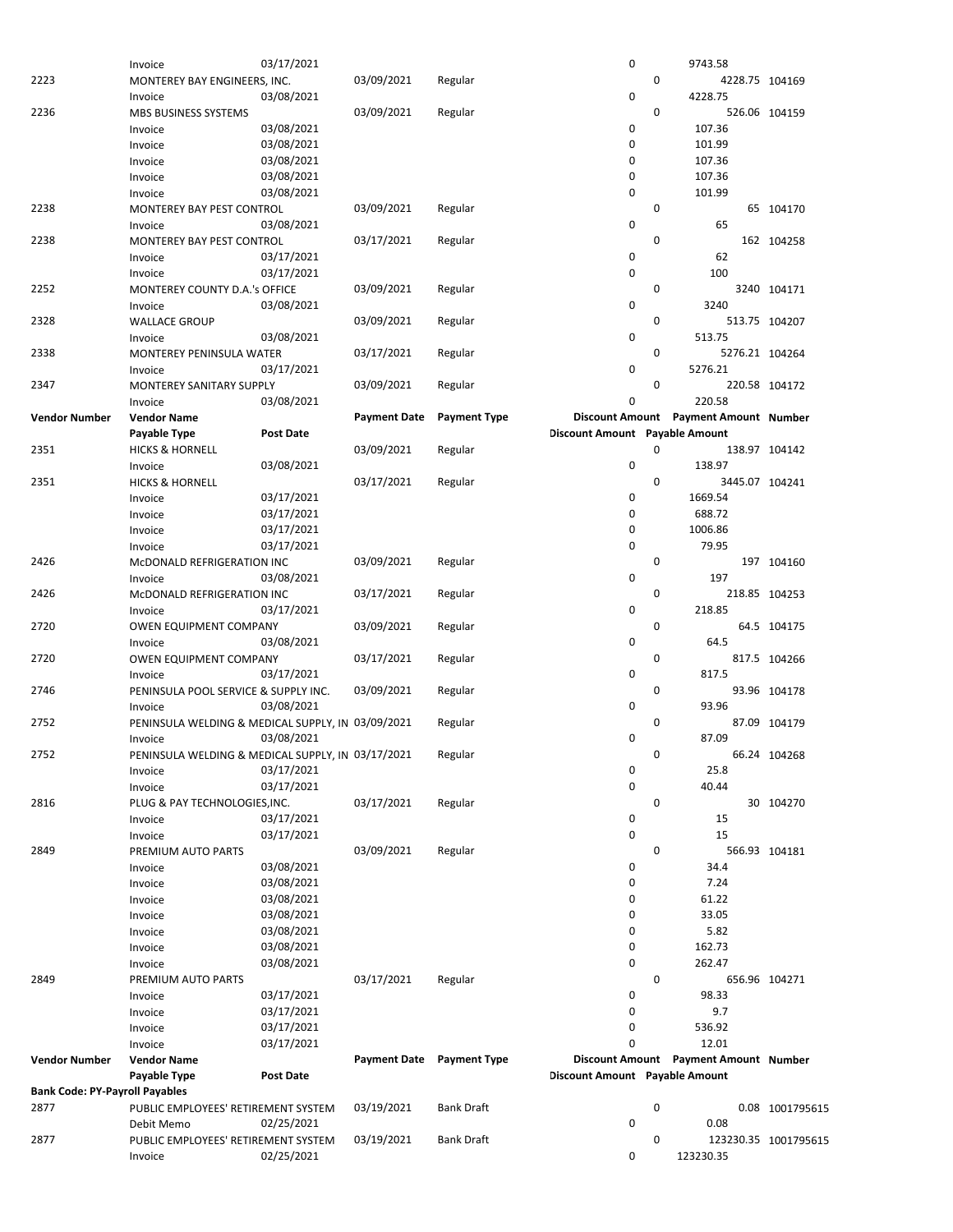| <b>Vendor Number</b>                  | <b>Vendor Name</b>              |                  |                     | <b>Payment Date</b> Payment Type |                                |   | Discount Amount Payment Amount Number |               |
|---------------------------------------|---------------------------------|------------------|---------------------|----------------------------------|--------------------------------|---|---------------------------------------|---------------|
|                                       | Payable Type                    | <b>Post Date</b> |                     |                                  | Discount Amount Payable Amount |   |                                       |               |
| <b>Bank Code: AP-Regular Payables</b> |                                 |                  |                     |                                  |                                |   |                                       |               |
| 2888                                  | PURE H20 INC.                   |                  | 03/17/2021          | Regular                          |                                | 0 |                                       | 65.54 104273  |
|                                       | Invoice                         | 03/17/2021       |                     |                                  | 0                              |   | 65.54                                 |               |
| 2932                                  | DISASTER KLEENUP SPECIALISTS    |                  | 03/09/2021          | Regular                          |                                | 0 | 2565.05 104124                        |               |
|                                       | Invoice                         | 03/08/2021       |                     |                                  | 0                              |   | 2565.05                               |               |
| 2946                                  | BECK'S SHOE STORE, INC          |                  | 03/09/2021          | Regular                          |                                | 0 |                                       | 579.51 104109 |
|                                       | Invoice                         | 03/08/2021       |                     |                                  | 0                              |   | 250                                   |               |
|                                       | Invoice                         | 03/08/2021       |                     |                                  | 0                              |   | 80                                    |               |
|                                       |                                 | 03/08/2021       |                     |                                  | 0                              |   | 250                                   |               |
|                                       | Invoice                         |                  |                     |                                  |                                |   |                                       |               |
|                                       | Credit Memo                     | 03/08/2021       |                     |                                  | $\pmb{0}$                      |   | $-0.49$                               |               |
| 3154                                  | GREEN VALLEY LANSCAPE INC.      |                  | 03/17/2021          | Regular                          |                                | 0 |                                       | 86.45 104239  |
|                                       | Invoice                         | 03/17/2021       |                     |                                  | 0                              |   | 49.4                                  |               |
|                                       | Invoice                         | 03/17/2021       |                     |                                  | $\mathbf 0$                    |   | 37.05                                 |               |
| 3307                                  | SAME DAY SHRED                  |                  | 03/09/2021          | Regular                          |                                | 0 |                                       | 70 104186     |
|                                       | Invoice                         | 03/08/2021       |                     |                                  | 0                              |   | 45                                    |               |
|                                       | Invoice                         | 03/08/2021       |                     |                                  | 0                              |   | 25                                    |               |
| 3307                                  | SAME DAY SHRED                  |                  | 03/17/2021          | Regular                          |                                | 0 |                                       | 45 104276     |
|                                       | Invoice                         | 03/17/2021       |                     |                                  | 0                              |   | 45                                    |               |
| 3319                                  | STAPLES ADVANTAGE               |                  | 03/09/2021          | Regular                          |                                | 0 |                                       | 267.16 104193 |
|                                       | Credit Memo                     | 03/08/2021       |                     |                                  | 0                              |   | $-44.78$                              |               |
|                                       | Invoice                         | 03/08/2021       |                     |                                  | 0                              |   | 44.78                                 |               |
|                                       | Invoice                         | 03/08/2021       |                     |                                  | 0                              |   | 14.19                                 |               |
|                                       | Invoice                         | 03/08/2021       |                     |                                  | $\pmb{0}$                      |   | 252.97                                |               |
| 3319                                  | STAPLES ADVANTAGE               |                  | 03/17/2021          | Regular                          |                                | 0 |                                       | 710.14 104281 |
|                                       |                                 |                  |                     |                                  | 0                              |   | 17.56                                 |               |
|                                       | Invoice                         | 03/17/2021       |                     |                                  |                                |   |                                       |               |
|                                       | Invoice                         | 03/17/2021       |                     |                                  | 0                              |   | 176.86                                |               |
|                                       | Invoice                         | 03/17/2021       |                     |                                  | 0                              |   | 95.26                                 |               |
|                                       | Invoice                         | 03/17/2021       |                     |                                  | 0                              |   | 362.4                                 |               |
|                                       | Invoice                         | 03/17/2021       |                     |                                  | 0                              |   | 43.68                                 |               |
|                                       | Invoice                         | 03/17/2021       |                     |                                  | 0                              |   | 14.38                                 |               |
| 3462                                  | THORNE ELECTRIC                 |                  | 03/09/2021          | Regular                          |                                | 0 |                                       | 288.04 104199 |
|                                       | Invoice                         | 03/08/2021       |                     |                                  | $\pmb{0}$                      |   | 288.04                                |               |
| 3515                                  | TRI-COUNTY FIRE PROTECTION      |                  | 03/09/2021          | Regular                          |                                | 0 |                                       | 189.3 104200  |
|                                       | Invoice                         | 03/08/2021       |                     |                                  | 0                              |   | 189.3                                 |               |
| 3595                                  | VAPOR CLEANERS, INC.            |                  | 03/09/2021          | Regular                          |                                | 0 |                                       | 65.69 104203  |
|                                       | Invoice                         | 03/08/2021       |                     |                                  | 0                              |   | 8.16                                  |               |
|                                       | Invoice                         | 03/08/2021       |                     |                                  | 0                              |   | 8.16                                  |               |
|                                       | Invoice                         | 03/08/2021       |                     |                                  | 0                              |   | 8.16                                  |               |
|                                       | Invoice                         | 03/08/2021       |                     |                                  | 0                              |   | 8.16                                  |               |
|                                       | Invoice                         | 03/08/2021       |                     |                                  | 0                              |   | 8.16                                  |               |
|                                       |                                 |                  |                     |                                  | 0                              |   | 24.89                                 |               |
|                                       | Invoice                         | 03/08/2021       |                     |                                  |                                |   |                                       |               |
| 3604                                  | VERMONT SYSTEMS, INC.           |                  | 03/09/2021          | Regular                          |                                | 0 |                                       | 125 104204    |
|                                       | Invoice                         | 03/08/2021       |                     |                                  | 0                              |   | 125                                   |               |
| 3851                                  | BOUND TREE MEDICAL, LLC         |                  | 03/09/2021          | Regular                          |                                | 0 | 2733.98 104110                        |               |
|                                       | Invoice                         | 03/08/2021       |                     |                                  | 0                              |   | 2733.98                               |               |
| 3851                                  | <b>BOUND TREE MEDICAL, LLC</b>  |                  | 03/17/2021          | Regular                          |                                | 0 |                                       | 632.57 104217 |
|                                       | Invoice                         | 03/17/2021       |                     |                                  | 0                              |   | 632.57                                |               |
| 4052                                  | COOPERATIVE PERSONNEL SERVICES  |                  | 03/09/2021          | Regular                          |                                | 0 |                                       | 442.75 104119 |
|                                       | Invoice                         | 03/08/2021       |                     |                                  | 0                              |   | 442.75                                |               |
| <b>Vendor Number</b>                  | <b>Vendor Name</b>              |                  | <b>Payment Date</b> | <b>Payment Type</b>              |                                |   | Discount Amount Payment Amount Number |               |
|                                       | Payable Type                    | <b>Post Date</b> |                     |                                  | Discount Amount Payable Amount |   |                                       |               |
| 4059                                  | SILKSCREEN EXPRESS              |                  | 03/09/2021          | Regular                          |                                | 0 |                                       | 914.04 104189 |
|                                       | Invoice                         | 03/08/2021       |                     |                                  | 0                              |   | 294.24                                |               |
|                                       | Invoice                         | 03/08/2021       |                     |                                  | 0                              |   | 619.8                                 |               |
| 4106                                  | BAY REPROGRAPHIC & SUPPLY, INC. |                  | 03/17/2021          | Regular                          |                                | 0 |                                       | 379.1 104215  |
|                                       |                                 | 03/17/2021       |                     |                                  | 0                              |   | 379.1                                 |               |
|                                       | Invoice                         |                  |                     |                                  |                                |   |                                       |               |
| 4169                                  | <b>ALBERT WEISFUSS</b>          |                  | 03/09/2021          | Regular                          |                                | 0 |                                       | 1650 104098   |
|                                       | Invoice                         | 03/08/2021       |                     |                                  | 0                              |   | 1650                                  |               |
| 4222                                  | HARRIS & ASSOCIATES, INC.       |                  | 03/09/2021          | Regular                          |                                | 0 |                                       | 18770 104140  |
|                                       | Invoice                         | 03/08/2021       |                     |                                  | 0                              |   | 18770                                 |               |
| 4253                                  | <b>JUSTIN HILL</b>              |                  | 03/09/2021          | Regular                          |                                | 0 |                                       | 1425 104150   |
|                                       | Invoice                         | 03/08/2021       |                     |                                  | 0                              |   | 1425                                  |               |
| 4422                                  | LEHR AUTO ELECTRIC              |                  | 03/09/2021          | Regular                          |                                | 0 |                                       | 124.08 104156 |
|                                       | Invoice                         | 03/08/2021       |                     |                                  | 0                              |   | 124.08                                |               |
| 4425                                  | MONTEREY AUTO SUPPLY, INC.      |                  | 03/09/2021          | Regular                          |                                | 0 |                                       | 537.49 104168 |
|                                       | Invoice                         | 03/08/2021       |                     |                                  | 0                              |   | 35.63                                 |               |
|                                       | Invoice                         | 03/08/2021       |                     |                                  | 0                              |   | 30.48                                 |               |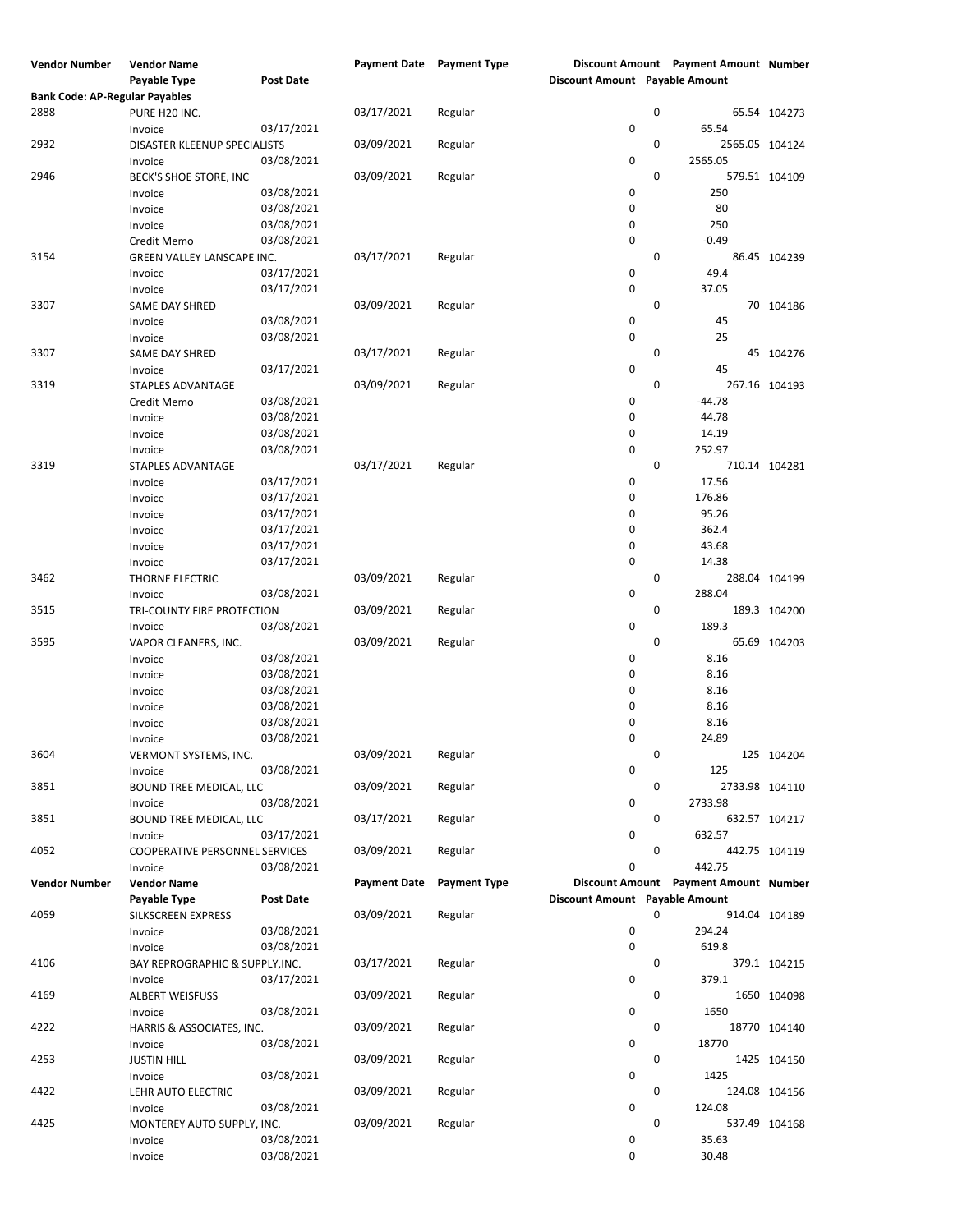|                                       | Invoice                                | 03/08/2021       |                     |                     | 0                              |             | 152.14                                  |                        |
|---------------------------------------|----------------------------------------|------------------|---------------------|---------------------|--------------------------------|-------------|-----------------------------------------|------------------------|
|                                       | Invoice                                | 03/08/2021       |                     |                     | $\mathbf 0$                    |             | 171.56                                  |                        |
|                                       | Invoice                                | 03/08/2021       |                     |                     | 0                              |             | 123.9                                   |                        |
|                                       | Invoice                                | 03/08/2021       |                     |                     | 0                              |             | 23.78                                   |                        |
| 4425                                  | MONTEREY AUTO SUPPLY, INC.             |                  | 03/17/2021          | Regular             |                                | 0           |                                         | 695.3 104257           |
|                                       | Credit Memo                            | 02/12/2021       |                     |                     | 0                              |             | $-152.14$                               |                        |
|                                       | Credit Memo                            | 02/19/2021       |                     |                     | 0                              |             | $-128.15$                               |                        |
|                                       | Invoice                                | 03/17/2021       |                     |                     | 0                              |             | 270.68                                  |                        |
|                                       | Invoice                                | 03/17/2021       |                     |                     | $\mathbf 0$                    |             | 144.59                                  |                        |
|                                       | Invoice                                | 03/17/2021       |                     |                     | 0                              |             | 14.07                                   |                        |
|                                       | Credit Memo                            | 02/24/2021       |                     |                     | $\mathbf 0$                    |             | $-27.31$                                |                        |
|                                       | Invoice                                | 03/17/2021       |                     |                     | $\mathbf 0$                    |             | 573.56                                  |                        |
| 4487                                  | PTS COMMUNICATIONS                     |                  | 03/09/2021          | Regular             |                                | $\mathbf 0$ |                                         | 131 104182             |
|                                       | Invoice                                | 03/08/2021       |                     |                     | 0                              |             | 103                                     |                        |
|                                       | Invoice                                | 03/08/2021       |                     |                     | $\mathbf 0$                    |             | 28                                      |                        |
| 4560                                  | <b>LAUREL CONTE</b>                    |                  | 03/09/2021          | Regular             |                                | 0           | 10092.12 104154                         |                        |
|                                       | Invoice                                | 03/08/2021       |                     |                     | 0                              |             | 629.85                                  |                        |
|                                       |                                        | 03/08/2021       |                     |                     | 0                              |             | 696.02                                  |                        |
|                                       | Invoice                                | 03/08/2021       |                     |                     | 0                              |             | 926.6                                   |                        |
|                                       | Invoice                                |                  |                     |                     |                                |             |                                         |                        |
|                                       | Invoice                                | 03/08/2021       |                     |                     | 0                              |             | 335.65                                  |                        |
|                                       | Invoice                                | 03/08/2021       |                     |                     | 0                              |             | 1344                                    |                        |
|                                       | Invoice                                | 03/08/2021       |                     |                     | 0                              |             | 1200                                    |                        |
|                                       | Invoice                                | 03/08/2021       |                     |                     | 0                              |             | 1200                                    |                        |
|                                       | Invoice                                | 03/08/2021       |                     |                     | 0                              |             | 1200                                    |                        |
|                                       | Invoice                                | 03/08/2021       |                     |                     | $\mathbf 0$                    |             | 1600                                    |                        |
|                                       | Invoice                                | 03/08/2021       |                     |                     | $\mathbf 0$                    |             | 960                                     |                        |
| 4560                                  | <b>LAUREL CONTE</b>                    |                  | 03/17/2021          | Regular             |                                | $\mathbf 0$ |                                         | 382.79 104247          |
|                                       | Invoice                                | 03/17/2021       |                     |                     | $\mathbf 0$                    |             | 382.79                                  |                        |
| 4838                                  | HIRERIGHT GIS INTERMEDIATE CORP., INC. |                  | 03/17/2021          | Regular             |                                | 0           |                                         | 218.8 104242           |
|                                       | Invoice                                | 03/17/2021       |                     |                     | $\mathbf 0$                    |             | 218.8                                   |                        |
| <b>Vendor Number</b>                  | <b>Vendor Name</b>                     |                  | <b>Payment Date</b> | <b>Payment Type</b> |                                |             | Discount Amount Payment Amount Number   |                        |
|                                       | Payable Type                           | <b>Post Date</b> |                     |                     | Discount Amount Payable Amount |             |                                         |                        |
| 4892                                  | <b>EDGES ELECTRICAL GROUP</b>          |                  | 03/09/2021          | Regular             |                                | 0           | 1216.77 104128                          |                        |
|                                       | Invoice                                | 03/08/2021       |                     |                     | 0                              |             | 83.36                                   |                        |
|                                       | Invoice                                | 03/08/2021       |                     |                     | 0                              |             | 55.33                                   |                        |
|                                       | Credit Memo                            | 03/08/2021       |                     |                     | 0                              |             | $-55.33$                                |                        |
|                                       |                                        | 03/08/2021       |                     |                     | 0                              |             | 295.18                                  |                        |
|                                       | Invoice                                |                  |                     |                     | 0                              |             | 108.16                                  |                        |
|                                       | Invoice                                | 03/08/2021       |                     |                     |                                |             |                                         |                        |
|                                       | Invoice                                | 03/08/2021       |                     |                     | 0                              |             | 151.95                                  |                        |
|                                       | Invoice                                | 03/08/2021       |                     |                     | 0                              |             | 2.8                                     |                        |
|                                       | Invoice                                | 03/08/2021       |                     |                     | 0                              |             | 106.03                                  |                        |
|                                       | Invoice                                | 03/08/2021       |                     |                     | $\mathbf 0$                    |             | 113.56                                  |                        |
|                                       | Invoice                                | 03/08/2021       |                     |                     | 0                              |             | 355.73                                  |                        |
| 4892                                  | EDGES ELECTRICAL GROUP                 |                  | 03/17/2021          | Regular             |                                | 0           | 1057.17 104231                          |                        |
|                                       | Invoice                                | 03/17/2021       |                     |                     | 0                              |             | 355.73                                  |                        |
|                                       | Invoice                                | 03/17/2021       |                     |                     | 0                              |             | 701.44                                  |                        |
| 4896                                  | DEPARTMENT OF JUSTICE                  |                  | 03/09/2021          | Regular             |                                | 0           |                                         | 96 104123              |
|                                       | Invoice                                | 03/08/2021       |                     |                     | $\mathbf 0$                    |             | 96                                      |                        |
| 4896                                  | DEPARTMENT OF JUSTICE                  |                  | 03/17/2021          | Regular             |                                | 0           |                                         | 128 104229             |
|                                       | Invoice                                | 03/17/2021       |                     |                     | 0                              |             | 128                                     |                        |
| <b>Vendor Number</b>                  | <b>Vendor Name</b>                     |                  | <b>Payment Date</b> | <b>Payment Type</b> |                                |             | Discount Amount Payment Amount Number   |                        |
|                                       | Payable Type                           | Post Date        |                     |                     | Discount Amount Payable Amount |             |                                         |                        |
| <b>Bank Code: PY-Payroll Payables</b> |                                        |                  |                     |                     |                                |             |                                         |                        |
| 4920                                  | ICMA RETIREMENT TRUST-457              |                  | 03/16/2021          | <b>Bank Draft</b>   |                                | 0           |                                         | 50283.29 bbc48788a0    |
|                                       | Invoice                                | 03/11/2021       |                     |                     | 0                              |             | 50283.29                                |                        |
| <b>Vendor Number</b>                  | <b>Vendor Name</b>                     |                  | <b>Payment Date</b> | <b>Payment Type</b> |                                |             | Discount Amount  Payment Amount  Number |                        |
|                                       | Payable Type                           | <b>Post Date</b> |                     |                     | Discount Amount Payable Amount |             |                                         |                        |
|                                       |                                        |                  |                     |                     |                                |             |                                         |                        |
| <b>Bank Code: AP-Regular Payables</b> |                                        |                  |                     |                     |                                |             |                                         |                        |
| 5038                                  | THE VILLAGE PROJECT, INC.              |                  | 03/09/2021          | Regular             |                                | 0           | 31739.4 104198                          |                        |
|                                       | Invoice                                | 03/08/2021       |                     |                     | 0                              |             | 2534.4                                  |                        |
|                                       | Invoice                                | 03/08/2021       |                     |                     | 0                              |             | 29205                                   |                        |
| <b>Vendor Number</b>                  | <b>Vendor Name</b>                     |                  | <b>Payment Date</b> | <b>Payment Type</b> |                                |             | Discount Amount Payment Amount Number   |                        |
|                                       | Payable Type                           | Post Date        |                     |                     | Discount Amount Payable Amount |             |                                         |                        |
| <b>Bank Code: PY-Payroll Payables</b> |                                        |                  |                     |                     |                                |             |                                         |                        |
| 5144                                  | STATE OF CALIFORNIA                    |                  | 03/12/2021          | <b>Bank Draft</b>   |                                | 0           |                                         | 28537.52 1-347-640-480 |
|                                       | Invoice                                | 03/11/2021       |                     |                     | 0                              |             | 28537.52                                |                        |
| <b>Vendor Number</b>                  | <b>Vendor Name</b>                     |                  | <b>Payment Date</b> | <b>Payment Type</b> |                                |             | Discount Amount Payment Amount Number   |                        |
|                                       | Payable Type                           | <b>Post Date</b> |                     |                     | Discount Amount Payable Amount |             |                                         |                        |
| <b>Bank Code: AP-Regular Payables</b> |                                        |                  |                     |                     |                                |             |                                         |                        |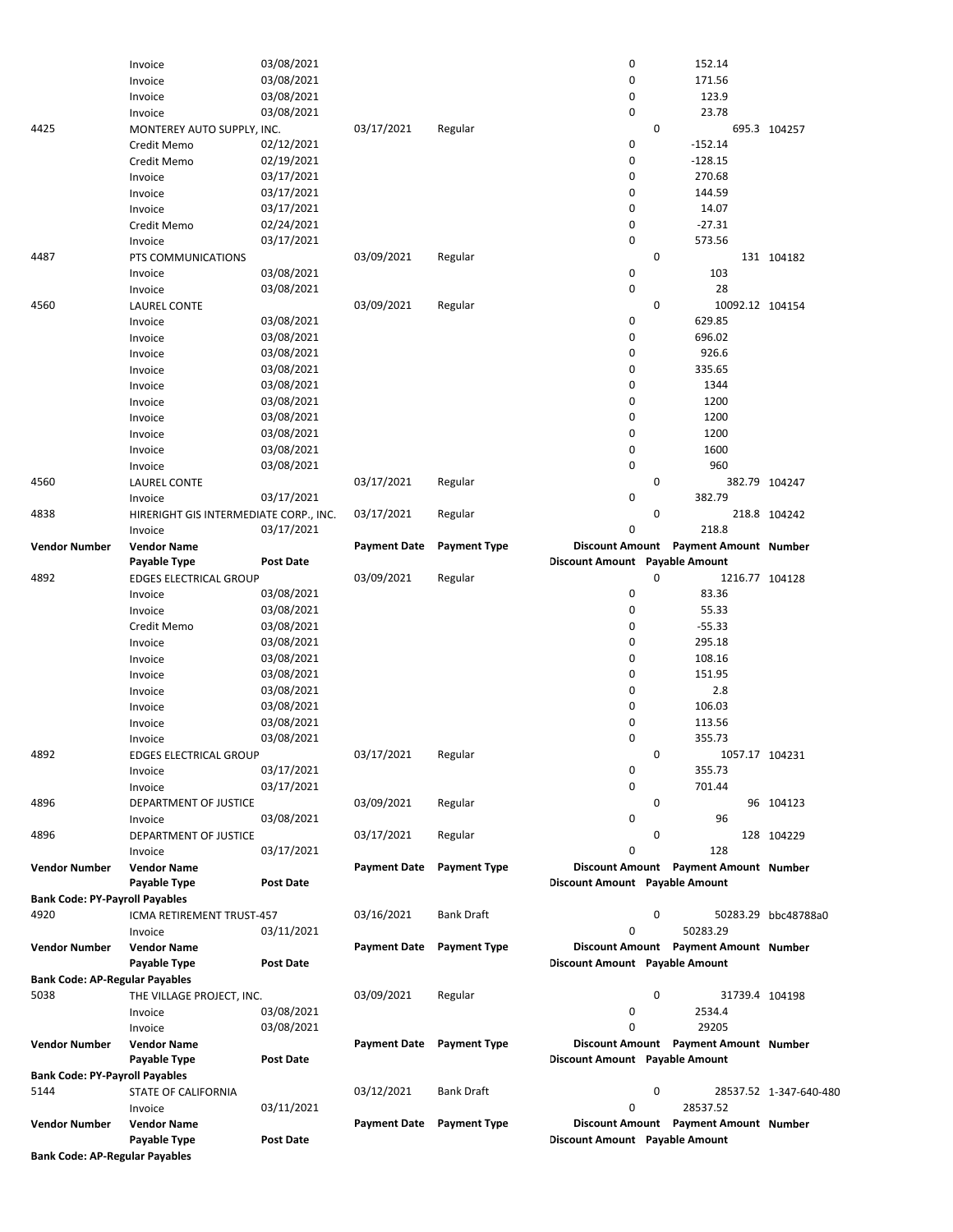| 5163                                  | DON CHAPIN COMPANY, INC.                            |                  | 03/09/2021          | Regular             |                                | 0 | 17584.5 104126                        |                          |
|---------------------------------------|-----------------------------------------------------|------------------|---------------------|---------------------|--------------------------------|---|---------------------------------------|--------------------------|
|                                       | Invoice                                             | 03/08/2021       |                     |                     | 0                              |   | 17584.5                               |                          |
| 5198                                  | <b>GOLDEN STATE PORTABLES</b>                       |                  | 03/17/2021          | Regular             |                                | 0 |                                       | 683.99 104237            |
|                                       | Invoice                                             | 03/17/2021       |                     |                     | 0                              |   | 553.63                                |                          |
|                                       | Invoice                                             | 03/17/2021       |                     |                     | 0                              |   | 130.36                                |                          |
| 5239                                  | URBAN LUMBERJACKS, INC.                             |                  | 03/09/2021          | Regular             |                                | 0 |                                       | 4600 104202              |
|                                       |                                                     | 03/08/2021       |                     |                     | 0                              |   | 2800                                  |                          |
|                                       | Invoice                                             |                  |                     |                     |                                |   |                                       |                          |
|                                       | Invoice                                             | 03/08/2021       |                     |                     | 0                              |   | 1800                                  |                          |
| <b>Vendor Number</b>                  | <b>Vendor Name</b>                                  |                  | <b>Payment Date</b> | <b>Payment Type</b> |                                |   | Discount Amount Payment Amount Number |                          |
|                                       | Payable Type                                        | <b>Post Date</b> |                     |                     | Discount Amount Payable Amount |   |                                       |                          |
| <b>Bank Code: PY-Payroll Payables</b> |                                                     |                  |                     |                     |                                |   |                                       |                          |
| 5264                                  | RABOBANK, N.A.                                      |                  | 03/12/2021          | <b>Bank Draft</b>   |                                | 0 |                                       | 74658.3 270147114600757  |
|                                       | Invoice                                             | 03/11/2021       |                     |                     | 0                              |   | 74658.3                               |                          |
| 5264                                  | RABOBANK, N.A.                                      |                  | 03/12/2021          | <b>Bank Draft</b>   |                                | 0 |                                       | 19172.26 270147114600757 |
|                                       | Invoice                                             | 03/11/2021       |                     |                     | 0                              |   | 19172.26                              |                          |
| 5462                                  | LABORERS NATIONAL PENSION                           |                  | 03/19/2021          | <b>Bank Draft</b>   |                                | 0 |                                       | 288 DY3093               |
|                                       | Invoice                                             | 02/25/2021       |                     |                     | 0                              |   | 288                                   |                          |
|                                       |                                                     |                  |                     |                     |                                |   |                                       |                          |
| 5462                                  | LABORERS NATIONAL PENSION                           |                  | 03/19/2021          | <b>Bank Draft</b>   |                                | 0 |                                       | 3456 DY3093              |
|                                       | Invoice                                             | 02/25/2021       |                     |                     | 0                              |   | 3456                                  |                          |
| 5462                                  | LABORERS NATIONAL PENSION                           |                  | 03/19/2021          | <b>Bank Draft</b>   |                                | 0 |                                       | 3456 DY3093              |
|                                       | Invoice                                             | 02/11/2021       |                     |                     | 0                              |   | 3456                                  |                          |
| 5462                                  | <b>LABORERS NATIONAL PENSION</b>                    |                  | 03/19/2021          | <b>Bank Draft</b>   |                                | 0 |                                       | 288 DY3093               |
|                                       | Invoice                                             | 02/11/2021       |                     |                     | 0                              |   | 288                                   |                          |
| <b>Vendor Number</b>                  | <b>Vendor Name</b>                                  |                  | <b>Payment Date</b> | <b>Payment Type</b> |                                |   | Discount Amount Payment Amount Number |                          |
|                                       | Payable Type                                        | <b>Post Date</b> |                     |                     | Discount Amount Payable Amount |   |                                       |                          |
| <b>Bank Code: AP-Regular Payables</b> |                                                     |                  |                     |                     |                                |   |                                       |                          |
| 5475                                  | TERRYBERRY                                          |                  | 03/09/2021          | Regular             |                                | 0 | 610.85 104196                         |                          |
|                                       |                                                     | 03/08/2021       |                     |                     | 0                              |   | 253.08                                |                          |
|                                       | Invoice                                             |                  |                     |                     |                                |   |                                       |                          |
|                                       | Invoice                                             | 03/08/2021       |                     |                     | 0                              |   | 357.77                                |                          |
| <b>Vendor Number</b>                  | <b>Vendor Name</b>                                  |                  | <b>Payment Date</b> | <b>Payment Type</b> |                                |   | Discount Amount Payment Amount Number |                          |
|                                       | Payable Type                                        | Post Date        |                     |                     | Discount Amount Payable Amount |   |                                       |                          |
| <b>Bank Code: PY-Payroll Payables</b> |                                                     |                  |                     |                     |                                |   |                                       |                          |
| 5539                                  | AFLAC                                               |                  | 03/12/2021          | <b>Bank Draft</b>   |                                | 0 |                                       | 121.37 587018            |
|                                       | Invoice                                             | 02/11/2021       |                     |                     | 0                              |   | 121.37                                |                          |
| 5539                                  | AFLAC                                               |                  | 03/12/2021          | <b>Bank Draft</b>   |                                | 0 |                                       | 130.58 587018            |
|                                       | Invoice                                             | 02/11/2021       |                     |                     | 0                              |   | 130.58                                |                          |
| 5539                                  | AFLAC                                               |                  | 03/12/2021          | <b>Bank Draft</b>   |                                | 0 |                                       | 121.35 587018            |
|                                       | Invoice                                             | 02/25/2021       |                     |                     | 0                              |   | 121.35                                |                          |
|                                       |                                                     |                  |                     |                     |                                |   |                                       |                          |
| 5539                                  | AFLAC                                               |                  | 03/12/2021          | <b>Bank Draft</b>   |                                | 0 |                                       | 130.57 587018            |
|                                       | Invoice                                             | 02/25/2021       |                     |                     | 0                              |   | 130.57                                |                          |
| 5761                                  | SHERIFF OF MONTEREY CO. / LEVYING OFFICI 03/11/2021 |                  |                     | Regular             |                                | 0 | 416.23 19214                          |                          |
|                                       | Invoice                                             | 03/11/2021       |                     |                     | 0                              |   | 416.23                                |                          |
| Vendor Number                         | <b>Vendor Name</b>                                  |                  | <b>Payment Date</b> | <b>Payment Type</b> |                                |   | Discount Amount Payment Amount Number |                          |
|                                       | Payable Type                                        | <b>Post Date</b> |                     |                     | Discount Amount Payable Amount |   |                                       |                          |
| <b>Bank Code: AP-Regular Payables</b> |                                                     |                  |                     |                     |                                |   |                                       |                          |
| 5873                                  | UNITED SITE SERVICES OF CALIFORNIA, INC. 03/17/2021 |                  |                     | Regular             |                                | 0 | 239.34 104287                         |                          |
|                                       | Invoice                                             | 03/17/2021       |                     |                     | 0                              |   | 189.68                                |                          |
|                                       | Invoice                                             | 03/17/2021       |                     |                     | 0                              |   | 49.66                                 |                          |
| 5969                                  | <b>FASTENAL COMPANY</b>                             |                  | 03/09/2021          | Regular             |                                | 0 |                                       | 658.93 104132            |
|                                       |                                                     | 03/08/2021       |                     |                     | 0                              |   | 497.58                                |                          |
|                                       | Invoice                                             |                  |                     |                     |                                |   |                                       |                          |
|                                       | Invoice                                             | 03/08/2021       |                     |                     | 0                              |   | 161.35                                |                          |
| 5969                                  | <b>FASTENAL COMPANY</b>                             |                  | 03/17/2021          | Regular             |                                | 0 |                                       | 341.3 104234             |
|                                       | Invoice                                             | 03/17/2021       |                     |                     | 0                              |   | 341.3                                 |                          |
| 6017                                  | <b>AIRTEC SERVICE</b>                               |                  | 03/09/2021          | Regular             |                                | 0 |                                       | 864.1 104096             |
|                                       | Invoice                                             | 03/08/2021       |                     |                     | 0                              |   | 864.1                                 |                          |
| 6088                                  | MONTEREY FIRE EXTINGUISHER, INC.                    |                  | 03/17/2021          | Regular             |                                | 0 | 825.48 104262                         |                          |
|                                       | Invoice                                             | 03/17/2021       |                     |                     | 0                              |   | 825.48                                |                          |
| 6146                                  | PROFORCE LAW ENFORCEMENT                            |                  | 03/17/2021          | Regular             |                                | 0 | 31946.77 104272                       |                          |
|                                       | Invoice                                             | 03/17/2021       |                     |                     | 0                              |   | 27379.67                              |                          |
|                                       | Invoice                                             | 03/17/2021       |                     |                     | 0                              |   | 2650.35                               |                          |
|                                       |                                                     |                  |                     |                     | 0                              |   | 1179.61                               |                          |
|                                       | Invoice                                             | 03/17/2021       |                     |                     |                                |   |                                       |                          |
|                                       | Invoice                                             | 03/17/2021       |                     |                     | 0                              |   | 737.14                                |                          |
| 6156                                  | ALAMEDA ELECTRICAL SUPPLY                           |                  | 03/09/2021          | Regular             |                                | 0 |                                       | 45.28 104097             |
|                                       | Invoice                                             | 03/08/2021       |                     |                     | 0                              |   | 45.28                                 |                          |
| 6172                                  | LEXISNEXIS RISK DATA MANGEMENT INC.                 |                  | 03/17/2021          | Regular             |                                | 0 |                                       | 960 104248               |
|                                       | Invoice                                             | 03/17/2021       |                     |                     | 0                              |   | 960                                   |                          |
| 6172                                  | LEXISNEXIS RISK DATA MANGEMENT INC.                 |                  | 03/17/2021          | Regular             |                                | 0 |                                       | 150 104249               |
|                                       | Invoice                                             | 03/17/2021       |                     |                     | 0                              |   | 150                                   |                          |
| 6193                                  | PURCHASE POWER                                      |                  | 03/09/2021          | Regular             |                                | 0 |                                       | 1000 104183              |
|                                       |                                                     |                  |                     |                     |                                |   |                                       |                          |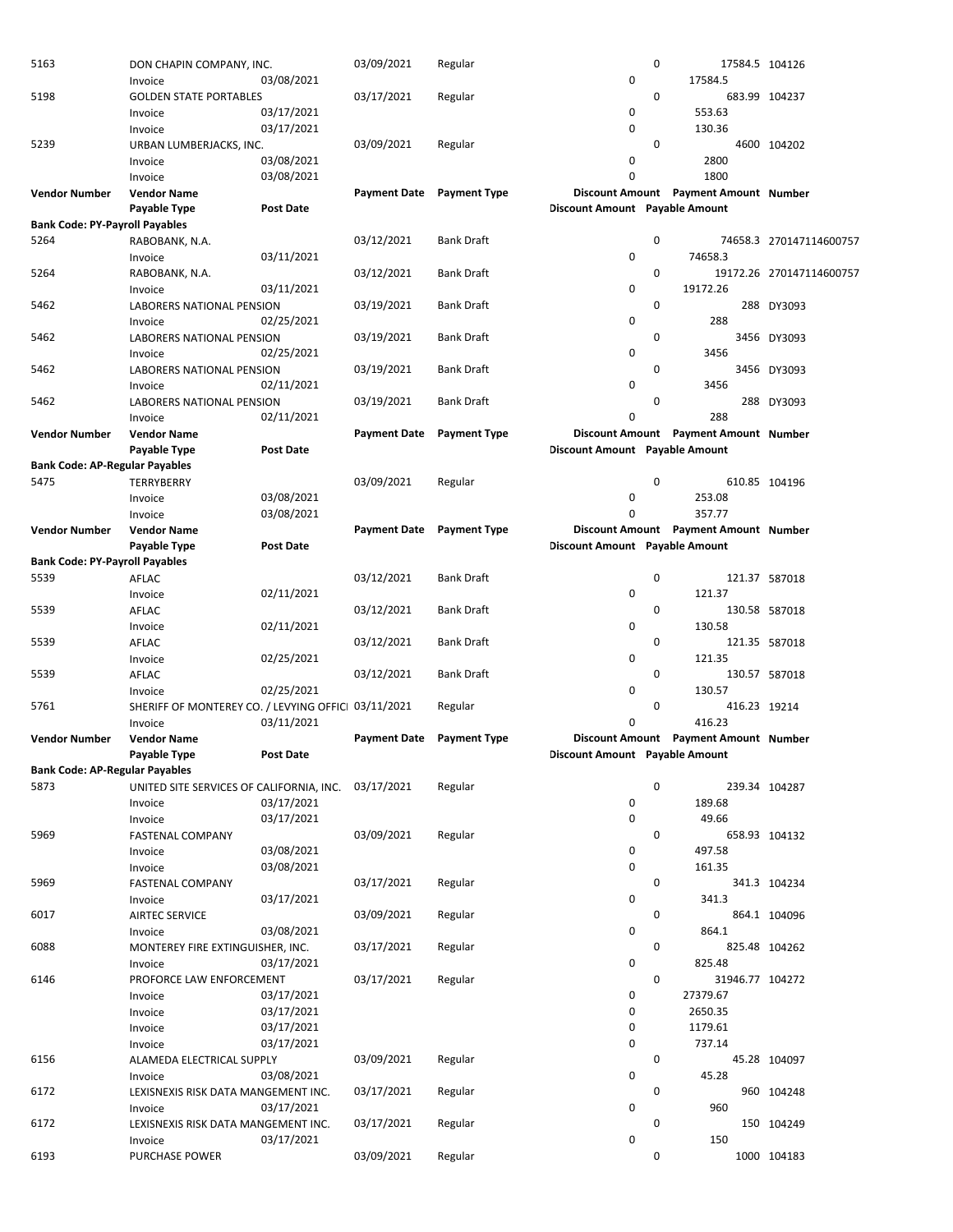|                      | Invoice                              | 03/08/2021       |                     |                     | 0                                     | 1000    |     |                |
|----------------------|--------------------------------------|------------------|---------------------|---------------------|---------------------------------------|---------|-----|----------------|
| 6197                 | U.S. BANK EQUIPMENT FINANCE          |                  | 03/09/2021          | Regular             |                                       | 0       |     | 829.75 104201  |
|                      |                                      | 03/08/2021       |                     |                     | $\pmb{0}$                             |         | 518 |                |
|                      | Invoice                              |                  |                     |                     |                                       |         |     |                |
|                      | Invoice                              | 03/08/2021       |                     |                     | 0                                     | 311.75  |     |                |
| 6204                 | <b>CONCERN HEALTH</b>                |                  | 03/09/2021          | Regular             |                                       | 0       |     | 690.25 104118  |
|                      | Invoice                              | 03/08/2021       |                     |                     | 0                                     | 690.25  |     |                |
| 6210                 | SALINAS VALLEY PRO SQUAD             |                  | 03/17/2021          | Regular             |                                       | 0       |     | 111.44 104275  |
|                      |                                      |                  |                     |                     | 0                                     | 111.44  |     |                |
|                      | Invoice                              | 03/17/2021       |                     |                     |                                       |         |     |                |
| 6306                 | <b>GAVILAN PEST CONTROL</b>          |                  | 03/09/2021          | Regular             |                                       | 0       |     | 267 104136     |
|                      | Invoice                              | 03/08/2021       |                     |                     | 0                                     |         | 87  |                |
|                      | Invoice                              | 03/08/2021       |                     |                     | $\mathbf 0$                           |         | 180 |                |
| 6306                 | <b>GAVILAN PEST CONTROL</b>          |                  | 03/17/2021          | Regular             |                                       | 0       |     | 170 104236     |
|                      |                                      |                  |                     |                     |                                       |         |     |                |
|                      | Invoice                              | 03/17/2021       |                     |                     | 0                                     |         | 83  |                |
|                      | Invoice                              | 03/17/2021       |                     |                     | $\mathbf 0$                           |         | 87  |                |
| 6379                 | MARINA COAST WATER DISTRICT          |                  | 03/17/2021          | Regular             |                                       | 0       |     | 1073.45 104252 |
|                      | Invoice                              | 03/17/2021       |                     |                     | $\mathbf 0$                           | 174.49  |     |                |
|                      |                                      |                  |                     |                     | $\pmb{0}$                             |         |     |                |
|                      | Invoice                              | 03/17/2021       |                     |                     |                                       | 177.93  |     |                |
|                      | Invoice                              | 03/17/2021       |                     |                     | 0                                     | 479.68  |     |                |
|                      | Invoice                              | 03/17/2021       |                     |                     | $\pmb{0}$                             | 241.35  |     |                |
| 6415                 | <b>ENFLOW INFORMATION SYSTEMS</b>    |                  | 03/09/2021          | Regular             |                                       | 0       |     | 225 104129     |
|                      | Invoice                              | 03/08/2021       |                     |                     | 0                                     |         | 225 |                |
|                      |                                      |                  |                     |                     |                                       |         |     |                |
| 6553                 | COMCAST                              |                  | 03/09/2021          | Regular             |                                       | 0       |     | 310.06 104114  |
|                      | Invoice                              | 03/08/2021       |                     |                     | 0                                     | 310.06  |     |                |
| <b>Vendor Number</b> | <b>Vendor Name</b>                   |                  | <b>Payment Date</b> | <b>Payment Type</b> | Discount Amount Payment Amount Number |         |     |                |
|                      | Payable Type                         | <b>Post Date</b> |                     |                     | Discount Amount Payable Amount        |         |     |                |
|                      |                                      |                  |                     |                     |                                       |         |     |                |
| 6553                 | <b>COMCAST</b>                       |                  | 03/17/2021          | Regular             |                                       | 0       |     | 270.87 104223  |
|                      | Invoice                              | 03/17/2021       |                     |                     | 0                                     | 270.87  |     |                |
| 6664                 | <b>QUALITY WATER ENTERPRISES INC</b> |                  | 03/09/2021          | Regular             |                                       | 0       |     | 284 104184     |
|                      | Invoice                              | 03/08/2021       |                     |                     | 0                                     |         | 284 |                |
|                      |                                      |                  |                     |                     |                                       | 0       |     | 4099.79 104289 |
| 6671                 | <b>VERIZON WIRELESS</b>              |                  | 03/17/2021          | Regular             |                                       |         |     |                |
|                      | Invoice                              | 03/17/2021       |                     |                     | 0                                     | 38.01   |     |                |
|                      | Invoice                              | 03/17/2021       |                     |                     | 0                                     | 839.32  |     |                |
|                      | Invoice                              | 03/17/2021       |                     |                     | 0                                     | 38.01   |     |                |
|                      | Invoice                              | 03/17/2021       |                     |                     | 0                                     | 248.43  |     |                |
|                      |                                      |                  |                     |                     |                                       |         |     |                |
|                      | Invoice                              | 03/17/2021       |                     |                     | $\pmb{0}$                             | 179.53  |     |                |
|                      | Invoice                              | 03/17/2021       |                     |                     | 0                                     | 51.26   |     |                |
|                      | Invoice                              | 03/17/2021       |                     |                     | 0                                     | 155.97  |     |                |
|                      |                                      | 03/17/2021       |                     |                     | 0                                     | 1495.13 |     |                |
|                      | Invoice                              |                  |                     |                     |                                       |         |     |                |
|                      | Invoice                              | 03/17/2021       |                     |                     | 0                                     | 650.73  |     |                |
|                      | Invoice                              | 03/17/2021       |                     |                     | 0                                     | 38.01   |     |                |
|                      | Invoice                              | 03/17/2021       |                     |                     | $\mathbf 0$                           | 365.39  |     |                |
| 6727                 | DATAPROSE, INC.                      |                  | 03/17/2021          | Regular             |                                       | 0       |     | 461.67 104226  |
|                      |                                      |                  |                     |                     |                                       |         |     |                |
|                      | Invoice                              | 03/17/2021       |                     |                     | $\mathbf 0$                           | 461.67  |     |                |
| 6747                 | <b>AT&amp;T MOBILITY</b>             |                  | 03/09/2021          | Regular             |                                       | 0       |     | 650.33 104105  |
|                      | Invoice                              | 03/08/2021       |                     |                     | $\pmb{0}$                             | 382.38  |     |                |
|                      | Invoice                              | 03/08/2021       |                     |                     | 0                                     | 267.95  |     |                |
| 6818                 |                                      |                  | 03/17/2021          |                     |                                       | 0       |     |                |
|                      | DE LAGE LANDEN                       |                  |                     | Regular             |                                       |         |     | 518.35 104227  |
|                      | Invoice                              | 03/17/2021       |                     |                     | 0                                     | 518.35  |     |                |
| 6835                 | LANGUAGE TESTING INTL., INC          |                  | 03/09/2021          | Regular             |                                       | 0       |     | 63 104153      |
|                      | Invoice                              | 03/08/2021       |                     |                     | 0                                     |         | 63  |                |
| 6896                 | AMERICAN LEAK DETECTION              |                  | 03/09/2021          | Regular             |                                       | 0       |     | 1087.5 104099  |
|                      |                                      |                  |                     |                     |                                       |         |     |                |
|                      | Invoice                              | 03/08/2021       |                     |                     | 0                                     | 1087.5  |     |                |
| 6936                 | <b>SWRCB</b>                         |                  | 03/09/2021          | Regular             |                                       | 0       |     | 2848 104195    |
|                      | Invoice                              | 03/08/2021       |                     |                     | 0                                     | 2848    |     |                |
| 6966                 | HOLIDAYGOO, INC.                     |                  | 03/09/2021          | Regular             |                                       | 0       |     | 1174.44 104143 |
|                      |                                      |                  |                     |                     |                                       |         |     |                |
|                      | Invoice                              | 03/08/2021       |                     |                     | 0                                     | 1174.44 |     |                |
| 7065                 | JAN ROEHL CONSULTING                 |                  | 03/17/2021          | Regular             |                                       | 0       |     | 950 104244     |
|                      | Invoice                              | 03/17/2021       |                     |                     | 0                                     |         | 950 |                |
| 7071                 | AT&T                                 |                  | 03/17/2021          | Regular             |                                       | 0       |     | 124.86 104213  |
|                      |                                      |                  |                     |                     | 0                                     | 41.62   |     |                |
|                      | Invoice                              | 03/17/2021       |                     |                     |                                       |         |     |                |
|                      | Invoice                              | 03/17/2021       |                     |                     | 0                                     | 41.62   |     |                |
|                      | Invoice                              | 03/17/2021       |                     |                     | 0                                     | 41.62   |     |                |
| 7105                 | <b>EMERGENCY VEHICLE SPECIALISTS</b> |                  | 03/17/2021          | Regular             |                                       | 0       |     | 3929.11 104232 |
|                      |                                      | 03/17/2021       |                     |                     | 0                                     | 3929.11 |     |                |
|                      | Invoice                              |                  |                     |                     |                                       |         |     |                |
| 7135                 | MONTEREY SANITARY SUPPLY, INC.       |                  | 03/09/2021          | Regular             |                                       | 0       |     | 153.47 104173  |
|                      | Invoice                              | 03/08/2021       |                     |                     | 0                                     | 153.47  |     |                |
| 7173                 | Iconix Waterworks (US) Inc.          |                  | 03/09/2021          | Regular             |                                       | 0       |     | 7655.19 104147 |
|                      | Invoice                              | 03/08/2021       |                     |                     | 0                                     | 2505.05 |     |                |
|                      |                                      |                  |                     |                     |                                       |         |     |                |
|                      | Invoice                              | 03/08/2021       |                     |                     | 0                                     | 4652.74 |     |                |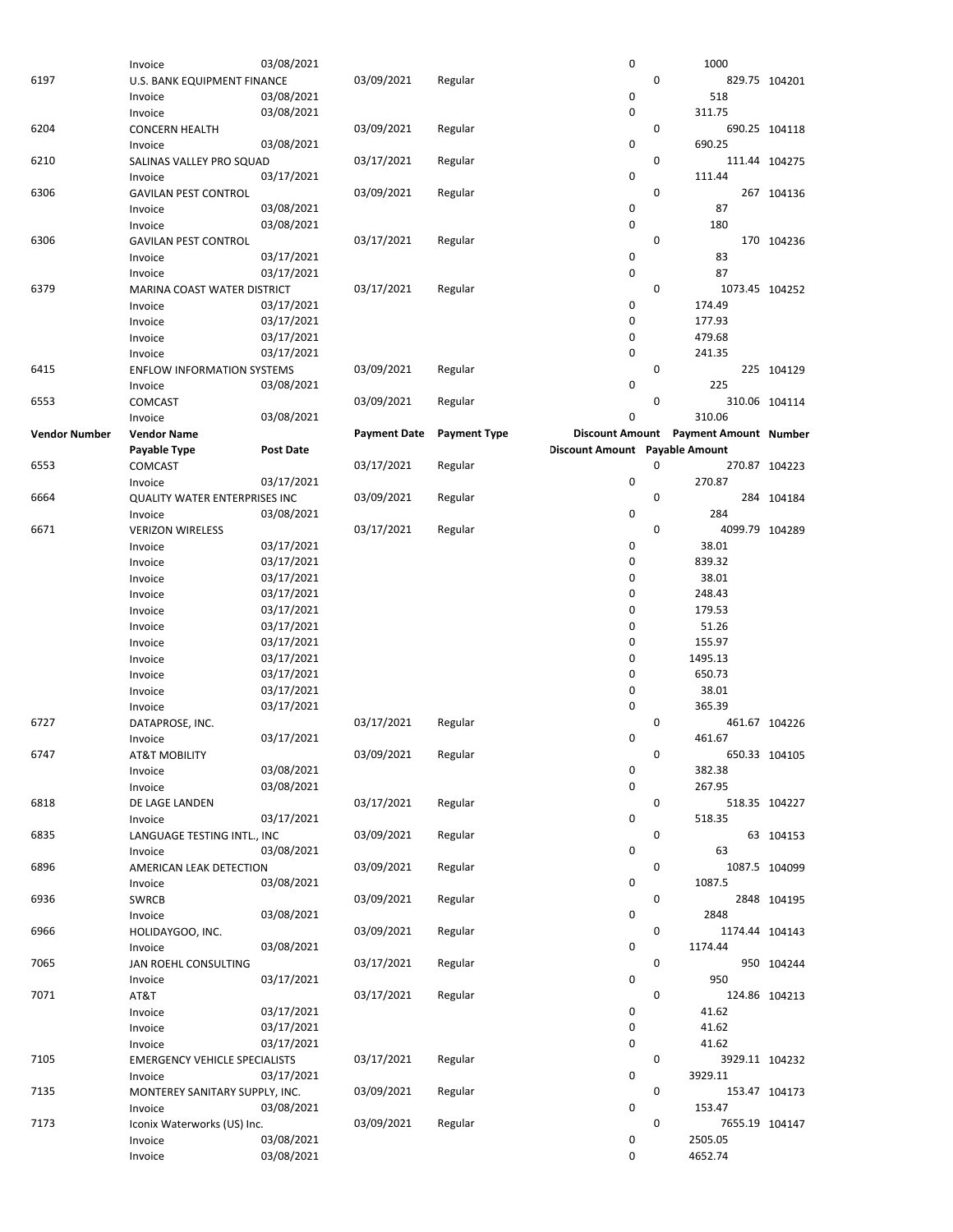|                                       | Invoice                                | 03/08/2021       |                     |                     | 0                              |             | 497.4                                 |                      |
|---------------------------------------|----------------------------------------|------------------|---------------------|---------------------|--------------------------------|-------------|---------------------------------------|----------------------|
| 7226                                  | <b>JAIME MORALES</b>                   |                  | 03/09/2021          | Regular             |                                | 0           |                                       | 400 104149           |
|                                       | Invoice                                | 03/08/2021       |                     |                     | 0                              |             | 400                                   |                      |
|                                       |                                        |                  |                     |                     |                                |             |                                       |                      |
| <b>Vendor Number</b>                  | <b>Vendor Name</b>                     |                  | <b>Payment Date</b> | <b>Payment Type</b> |                                |             | Discount Amount Payment Amount Number |                      |
|                                       | Payable Type                           | <b>Post Date</b> |                     |                     | Discount Amount Payable Amount |             |                                       |                      |
| 7324                                  | <b>BEAR ELECTRICAL SOLUTIONS</b>       |                  | 03/09/2021          | Regular             |                                | 0           | 7098.07 104108                        |                      |
|                                       | Invoice                                | 03/08/2021       |                     |                     | 0                              |             | 5123.07                               |                      |
|                                       |                                        |                  |                     |                     | 0                              |             | 1785                                  |                      |
|                                       | Invoice                                | 03/08/2021       |                     |                     |                                |             |                                       |                      |
|                                       | Invoice                                | 03/08/2021       |                     |                     | 0                              |             | 190                                   |                      |
| 7563                                  | <b>MP EXPRESS</b>                      |                  | 03/09/2021          | Regular             |                                | 0           |                                       | 345.19 104174        |
|                                       | Invoice                                | 03/08/2021       |                     |                     | 0                              |             | 345.19                                |                      |
|                                       |                                        |                  |                     |                     |                                | 0           |                                       |                      |
| 7644                                  | <b>COMCAST BUSINESS</b>                |                  | 03/09/2021          | Regular             |                                |             | 5022.44 104115                        |                      |
|                                       | Invoice                                | 03/08/2021       |                     |                     | 0                              |             | 5022.44                               |                      |
| 7691                                  | CERTIFIED FOLDER DISPLAY SERVICE, INC. |                  | 03/17/2021          | Regular             |                                | 0           |                                       | 2664 104221          |
|                                       | Invoice                                | 03/17/2021       |                     |                     | 0                              |             | 2664                                  |                      |
| <b>Vendor Number</b>                  | <b>Vendor Name</b>                     |                  | <b>Payment Date</b> | <b>Payment Type</b> |                                |             | Discount Amount Payment Amount Number |                      |
|                                       |                                        |                  |                     |                     |                                |             |                                       |                      |
|                                       | Payable Type                           | <b>Post Date</b> |                     |                     | Discount Amount Payable Amount |             |                                       |                      |
| <b>Bank Code: PY-Payroll Payables</b> |                                        |                  |                     |                     |                                |             |                                       |                      |
| 7976                                  | <b>AMERICAN FIDELITY</b>               |                  | 03/09/2021          | <b>Bank Draft</b>   |                                | $\mathbf 0$ |                                       | 2042.17 791022993    |
|                                       | Invoice                                | 02/11/2021       |                     |                     | 0                              |             | 2042.17                               |                      |
|                                       |                                        |                  |                     |                     |                                |             |                                       |                      |
| 7976                                  | <b>AMERICAN FIDELITY</b>               |                  | 03/09/2021          | <b>Bank Draft</b>   |                                | 0           |                                       | 1962.06 791022993    |
|                                       | Invoice                                | 02/25/2021       |                     |                     | 0                              |             | 1962.06                               |                      |
| 7976                                  | AMERICAN FIDELITY                      |                  | 03/09/2021          | <b>Bank Draft</b>   |                                | 0           |                                       | 41.66 791022993      |
|                                       | Debit Memo                             | 02/01/2021       |                     |                     | 0                              |             | 41.66                                 |                      |
|                                       |                                        |                  |                     |                     |                                |             |                                       |                      |
| <b>Vendor Number</b>                  | <b>Vendor Name</b>                     |                  | <b>Payment Date</b> | <b>Payment Type</b> |                                |             | Discount Amount Payment Amount Number |                      |
|                                       | Payable Type                           | <b>Post Date</b> |                     |                     | Discount Amount Payable Amount |             |                                       |                      |
| <b>Bank Code: AP-Regular Payables</b> |                                        |                  |                     |                     |                                |             |                                       |                      |
| 7996                                  | <b>CIVICPLUS</b>                       |                  | 03/09/2021          | Regular             |                                | 0           | 6914.89 104113                        |                      |
|                                       |                                        |                  |                     |                     |                                |             | 6914.89                               |                      |
|                                       | Invoice                                | 03/08/2021       |                     |                     | 0                              |             |                                       |                      |
| 8021                                  | SEASIDE CHRYSLER DODGE JEEP RAM        |                  | 03/09/2021          | Regular             |                                | 0           |                                       | 81.15 104187         |
|                                       | Invoice                                | 03/08/2021       |                     |                     | 0                              |             | 72.02                                 |                      |
|                                       | Invoice                                | 03/08/2021       |                     |                     | $\pmb{0}$                      |             | 9.13                                  |                      |
|                                       |                                        |                  |                     |                     |                                | 0           |                                       |                      |
| 8022                                  | JEFF K. BILLS                          |                  | 03/17/2021          | Regular             |                                |             |                                       | 1200 104245          |
|                                       | Invoice                                | 03/17/2021       |                     |                     | 0                              |             | 1200                                  |                      |
| 8034                                  | FOOD BANK FOR MONTEREY COUNTY          |                  | 03/09/2021          | Regular             |                                | 0           |                                       | 2000 104135          |
|                                       | Invoice                                | 03/08/2021       |                     |                     | $\pmb{0}$                      |             | 2000                                  |                      |
|                                       |                                        |                  |                     |                     |                                | $\mathbf 0$ |                                       |                      |
| 8091                                  | <b>BADGER METER INC.</b>               |                  | 03/09/2021          | Regular             |                                |             | 2190.29 104107                        |                      |
|                                       | Invoice                                | 03/08/2021       |                     |                     | 0                              |             | 737.81                                |                      |
|                                       | Invoice                                | 03/08/2021       |                     |                     | 0                              |             | 737.81                                |                      |
|                                       | Invoice                                | 03/08/2021       |                     |                     | 0                              |             | 714.67                                |                      |
|                                       |                                        |                  |                     |                     |                                |             |                                       |                      |
| 8129                                  | VORTEX INDUSTRIES, INC.                |                  | 03/09/2021          | Regular             |                                | 0           | 6510.31 104205                        |                      |
|                                       | Invoice                                | 03/08/2021       |                     |                     | 0                              |             | 6510.31                               |                      |
| 8273                                  | SMILE BUSINESS PRODUCTS, INC.          |                  | 03/09/2021          | Regular             |                                | 0           |                                       | 108.22 104190        |
|                                       | Invoice                                | 03/08/2021       |                     |                     | 0                              |             | 108.22                                |                      |
|                                       |                                        |                  |                     |                     |                                | $\pmb{0}$   |                                       |                      |
| 8273                                  | SMILE BUSINESS PRODUCTS, INC.          |                  | 03/17/2021          | Regular             |                                |             |                                       | 247.67 104278        |
|                                       | Invoice                                | 03/17/2021       |                     |                     | 0                              |             | 158.37                                |                      |
|                                       | Invoice                                | 03/17/2021       |                     |                     | 0                              |             | 89.3                                  |                      |
| 8332                                  | <b>IVY SIMPSON</b>                     |                  | 03/09/2021          | Regular             |                                | 0           |                                       | 216 104148           |
|                                       |                                        | 03/08/2021       |                     |                     | 0                              |             | 216                                   |                      |
|                                       | Invoice                                |                  |                     |                     |                                |             |                                       |                      |
| 8338                                  | <b>FEDEX</b>                           |                  | 03/09/2021          | Regular             |                                | 0           |                                       | 50.84 104133         |
|                                       | Invoice                                | 03/08/2021       |                     |                     | 0                              |             | 14.54                                 |                      |
|                                       | Invoice                                | 03/08/2021       |                     |                     | 0                              |             | 36.3                                  |                      |
| 8338                                  | FEDEX                                  |                  | 03/17/2021          | Regular             |                                | 0           |                                       | 102.14 104235        |
|                                       |                                        |                  |                     |                     |                                |             |                                       |                      |
|                                       | Invoice                                | 03/17/2021       |                     |                     | 0                              |             | 46.99                                 |                      |
|                                       | Invoice                                | 03/17/2021       |                     |                     | 0                              |             | 55.15                                 |                      |
| 8361                                  | SPEAKWRITE LLC                         |                  | 03/09/2021          | Regular             |                                | 0           |                                       | 830.93 104192        |
|                                       | Invoice                                | 03/08/2021       |                     |                     | 0                              |             | 830.93                                |                      |
|                                       |                                        |                  |                     |                     |                                |             |                                       |                      |
| 8366                                  | MONTEREY COUNTY FIRE CHIEFS ASSN.      |                  | 03/17/2021          | Regular             |                                | 0           |                                       | 150 104260           |
|                                       | Invoice                                | 03/17/2021       |                     |                     | 0                              |             | 150                                   |                      |
| 8375                                  | STATE WATER RES. CONTROL BOARD         |                  | 03/17/2021          | Regular             |                                | 0           |                                       | 55 104282            |
|                                       | Invoice                                | 03/17/2021       |                     |                     | 0                              |             | 55                                    |                      |
|                                       |                                        |                  |                     |                     |                                |             |                                       |                      |
| <b>Vendor Number</b>                  | <b>Vendor Name</b>                     |                  | <b>Payment Date</b> | <b>Payment Type</b> |                                |             | Discount Amount Payment Amount Number |                      |
|                                       | Payable Type                           | Post Date        |                     |                     | Discount Amount Payable Amount |             |                                       |                      |
| <b>Bank Code: PY-Payroll Payables</b> |                                        |                  |                     |                     |                                |             |                                       |                      |
| 8378                                  | THE HARTFORD                           |                  | 03/09/2021          | <b>Bank Draft</b>   |                                | 0           |                                       | -8.97 653009228131   |
|                                       |                                        |                  |                     |                     |                                |             | $-8.97$                               |                      |
|                                       | Credit Memo                            | 02/28/2021       |                     |                     | 0                              |             |                                       |                      |
| 8378                                  | THE HARTFORD                           |                  | 03/09/2021          | Bank Draft          |                                | 0           |                                       | 3911.76 653009228131 |
|                                       | Invoice                                | 02/11/2021       |                     |                     | 0                              |             | 3911.76                               |                      |
| 8378                                  | THE HARTFORD                           |                  | 03/09/2021          | Bank Draft          |                                | 0           |                                       | 66.13 653009228131   |
|                                       |                                        |                  |                     |                     |                                |             |                                       |                      |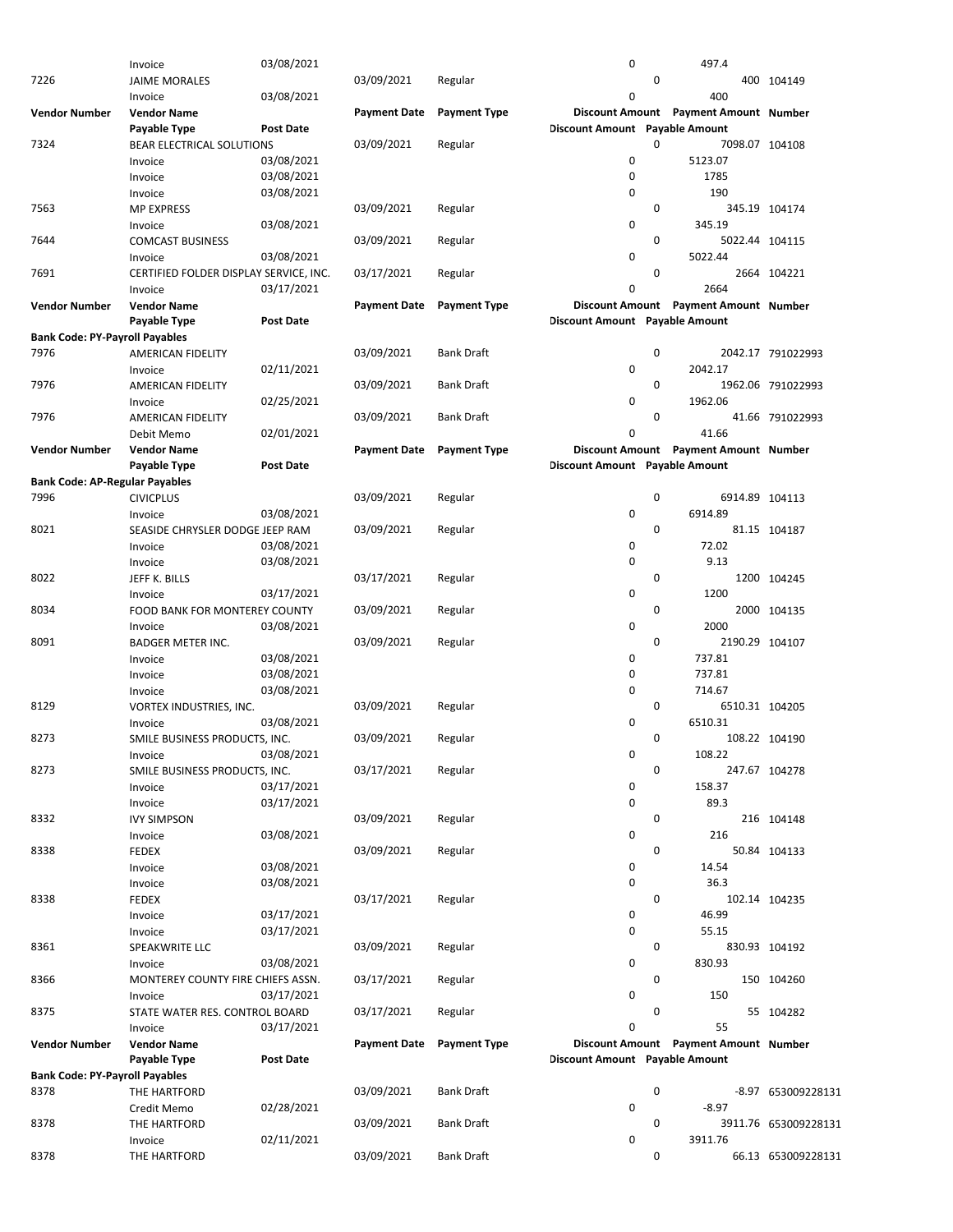|                                       | Debit Memo                                       | 02/28/2021       |                           |                     | 0                              |   | 66.13                                 |               |
|---------------------------------------|--------------------------------------------------|------------------|---------------------------|---------------------|--------------------------------|---|---------------------------------------|---------------|
| <b>Vendor Number</b>                  | <b>Vendor Name</b>                               |                  | Payment Date Payment Type |                     |                                |   | Discount Amount Payment Amount Number |               |
|                                       | Payable Type                                     | <b>Post Date</b> |                           |                     | Discount Amount Payable Amount |   |                                       |               |
| <b>Bank Code: AP-Regular Payables</b> |                                                  |                  |                           |                     |                                |   |                                       |               |
| 8380                                  | SPORTSENGINE INC.                                |                  | 03/17/2021                | Regular             |                                | 0 |                                       | 74 104280     |
|                                       |                                                  | 03/17/2021       |                           |                     | 0                              |   | 74                                    |               |
|                                       | Invoice                                          |                  |                           |                     |                                |   |                                       |               |
| 8479                                  | KIMLEY-HORN AND ASSOCIATES, INC.                 |                  | 03/09/2021                | Regular             |                                | 0 |                                       | 9435 104151   |
|                                       | Invoice                                          | 03/08/2021       |                           |                     | 0                              |   | 9435                                  |               |
| 8479                                  | KIMLEY-HORN AND ASSOCIATES, INC.                 |                  | 03/09/2021                | Regular             |                                | 0 | 8385.85 104152                        |               |
|                                       | Invoice                                          | 03/08/2021       |                           |                     | 0                              |   | 8385.85                               |               |
| 8493                                  | CORODATA RECORDS MGMT., INC.                     |                  | 03/09/2021                | Regular             |                                | 0 |                                       | 936.4 104120  |
|                                       | Invoice                                          | 03/08/2021       |                           |                     | 0                              |   | 500.85                                |               |
|                                       | Invoice                                          | 03/08/2021       |                           |                     | 0                              |   | 435.55                                |               |
|                                       |                                                  |                  |                           |                     |                                | 0 |                                       |               |
| 8526                                  | U.S. BANK ST. PAUL                               |                  | 03/17/2021                | Regular             |                                |   | 283933.86 104286                      |               |
|                                       | Invoice                                          | 03/17/2021       |                           |                     | 0                              |   | 283933.86                             |               |
| 8598                                  | THE ONLY WAY OUTREACH MINISTRY                   |                  | 03/17/2021                | Regular             |                                | 0 |                                       | 5175.8 104285 |
|                                       | Invoice                                          | 03/17/2021       |                           |                     | 0                              |   | 5175.8                                |               |
| 8791                                  | <b>MONTEREY ONE WATER</b>                        |                  | 03/17/2021                | Regular             |                                | 0 |                                       | 198.12 104263 |
|                                       | Invoice                                          | 03/17/2021       |                           |                     | 0                              |   | 18.5                                  |               |
|                                       | Invoice                                          | 03/17/2021       |                           |                     | 0                              |   | 18.5                                  |               |
|                                       | Invoice                                          | 03/17/2021       |                           |                     | 0                              |   | 80.56                                 |               |
|                                       |                                                  |                  |                           |                     |                                |   |                                       |               |
|                                       | Invoice                                          | 03/17/2021       |                           |                     | 0                              |   | 80.56                                 |               |
| 8886                                  | SAGE RENEWABLES ENERGY CONSULTING, IN 03/09/2021 |                  |                           | Regular             |                                | 0 | 7643.27 104185                        |               |
|                                       | Invoice                                          | 03/08/2021       |                           |                     | 0                              |   | 4863.27                               |               |
|                                       | Invoice                                          | 03/08/2021       |                           |                     | 0                              |   | 2780                                  |               |
| 8980                                  | ATHENA OCCMED                                    |                  | 03/09/2021                | Regular             |                                | 0 |                                       | 3200 104106   |
|                                       | Invoice                                          | 03/08/2021       |                           |                     | 0                              |   | 2560                                  |               |
|                                       | Invoice                                          | 03/08/2021       |                           |                     | 0                              |   | 640                                   |               |
| 9027                                  |                                                  |                  | 03/17/2021                |                     |                                | 0 |                                       |               |
|                                       | CALIFORNIA DEPARTMENT OF TAX                     |                  |                           | Regular             |                                |   |                                       | 635.26 104219 |
|                                       | Invoice                                          | 03/17/2021       |                           |                     | 0                              |   | 635.26                                |               |
| 9038                                  | EDEN COUNCIL FOR HOPE AND OPPORTUNIT 03/09/2021  |                  |                           | Regular             |                                | 0 |                                       | 2591.7 104127 |
|                                       | Invoice                                          | 03/08/2021       |                           |                     | 0                              |   | 1124.55                               |               |
|                                       | Invoice                                          | 03/08/2021       |                           |                     | 0                              |   | 1467.15                               |               |
| 9041                                  | PARTNERS FOR PEACE                               |                  | 03/09/2021                | Regular             |                                | 0 | 5401.65 104177                        |               |
|                                       | Invoice                                          | 03/08/2021       |                           |                     | 0                              |   | 5401.65                               |               |
| 9068                                  |                                                  |                  | 03/09/2021                |                     |                                | 0 |                                       | 337.8 104122  |
|                                       | COVANTA HOLDING CORPORATION                      |                  |                           | Regular             |                                |   |                                       |               |
|                                       | Invoice                                          | 03/08/2021       |                           |                     | 0                              |   | 337.8                                 |               |
| 9212                                  | <b>WEX BANK</b>                                  |                  | 03/17/2021                | Regular             |                                | 0 |                                       | 28.21 104291  |
|                                       | Invoice                                          | 03/17/2021       |                           |                     | 0                              |   | 28.21                                 |               |
| 9246                                  | SeeClickFix, Inc.                                |                  | 03/09/2021                | Regular             |                                | 0 |                                       | 1000 104188   |
|                                       | Invoice                                          | 03/08/2021       |                           |                     | 0                              |   | 1000                                  |               |
| 9247                                  | VERIZON CONNECT NWF INC.                         |                  | 03/17/2021                | Regular             |                                | 0 | 1908.95 104288                        |               |
|                                       | Invoice                                          | 03/17/2021       |                           |                     | 0                              |   | 1908.95                               |               |
|                                       |                                                  |                  |                           |                     |                                |   |                                       |               |
| 9266                                  | <b>EVANGELINA PAREDES</b>                        |                  | 03/09/2021                | Regular             |                                | 0 |                                       | 554.07 104130 |
|                                       | Invoice                                          | 03/08/2021       |                           |                     | 0                              |   | 554.07                                |               |
| 9313                                  | MANUEL L. LOPEZ & LINDA L. LOPEZ                 |                  | 03/09/2021                | Regular             |                                | 0 |                                       | 175 104158    |
|                                       | Invoice                                          | 03/08/2021       |                           |                     | 0                              |   | 140                                   |               |
|                                       | Invoice                                          | 03/08/2021       |                           |                     | 0                              |   | 35                                    |               |
| 9385                                  | PREMIER AUTOMOTIVE OF SEASIDE, LLC               |                  | 03/09/2021                | Regular             |                                | 0 |                                       | 61.33 104180  |
|                                       | Invoice                                          | 03/08/2021       |                           |                     | 0                              |   | 61.33                                 |               |
| <b>Vendor Number</b>                  | <b>Vendor Name</b>                               |                  | <b>Payment Date</b>       | <b>Payment Type</b> |                                |   | Discount Amount Payment Amount Number |               |
|                                       |                                                  |                  |                           |                     |                                |   |                                       |               |
|                                       | Payable Type                                     | <b>Post Date</b> |                           |                     | Discount Amount Payable Amount |   |                                       |               |
| 9388                                  | <b>WORKBENCH</b>                                 |                  | 03/17/2021                | Regular             |                                | 0 |                                       | 10010 104292  |
|                                       | Invoice                                          | 03/17/2021       |                           |                     | $\pmb{0}$                      |   | 10010                                 |               |
| 9409                                  | <b>STURDY OIL COMPANY</b>                        |                  | 03/09/2021                | Regular             |                                | 0 | 5171.54 104194                        |               |
|                                       | Invoice                                          | 03/08/2021       |                           |                     | 0                              |   | 3266.9                                |               |
|                                       | Invoice                                          | 03/08/2021       |                           |                     | 0                              |   | 1904.64                               |               |
| 9409                                  | STURDY OIL COMPANY                               |                  | 03/17/2021                | Regular             |                                | 0 | 6169.24 104283                        |               |
|                                       |                                                  |                  |                           |                     | 0                              |   |                                       |               |
|                                       | Invoice                                          | 03/17/2021       |                           |                     |                                |   | 6169.24                               |               |
| 9428                                  | TERMINIX INTERNATIONAL COMPANY LTD. P 03/17/2021 |                  |                           | Regular             |                                | 0 |                                       | 157 104284    |
|                                       | Invoice                                          | 03/17/2021       |                           |                     | 0                              |   | 157                                   |               |
| 9458                                  | ANGELINA'S BAKERY DELI & CAFE                    |                  | 03/09/2021                | Regular             |                                | 0 |                                       | 12174 104101  |
|                                       | Invoice                                          | 03/08/2021       |                           |                     | 0                              |   | 12174                                 |               |
| 9458                                  |                                                  |                  | 03/09/2021                | Regular             |                                | 0 |                                       | 11184 104102  |
|                                       |                                                  |                  |                           |                     |                                |   |                                       |               |
|                                       | ANGELINA'S BAKERY DELI & CAFE                    |                  |                           |                     |                                |   |                                       |               |
|                                       | Invoice                                          | 03/08/2021       |                           |                     | 0                              |   | 11184                                 |               |
| 9458                                  | ANGELINA'S BAKERY DELI & CAFE                    |                  | 03/09/2021                | Regular             |                                | 0 |                                       | 11382 104103  |
|                                       | Invoice                                          | 03/08/2021       |                           |                     | 0                              |   | 11382                                 |               |
| 9458                                  | ANGELINA'S BAKERY DELI & CAFE                    |                  | 03/17/2021                | Regular             |                                | 0 |                                       | 12164 104211  |
|                                       | Invoice                                          | 03/17/2021       |                           |                     | 0                              |   | 12164                                 |               |